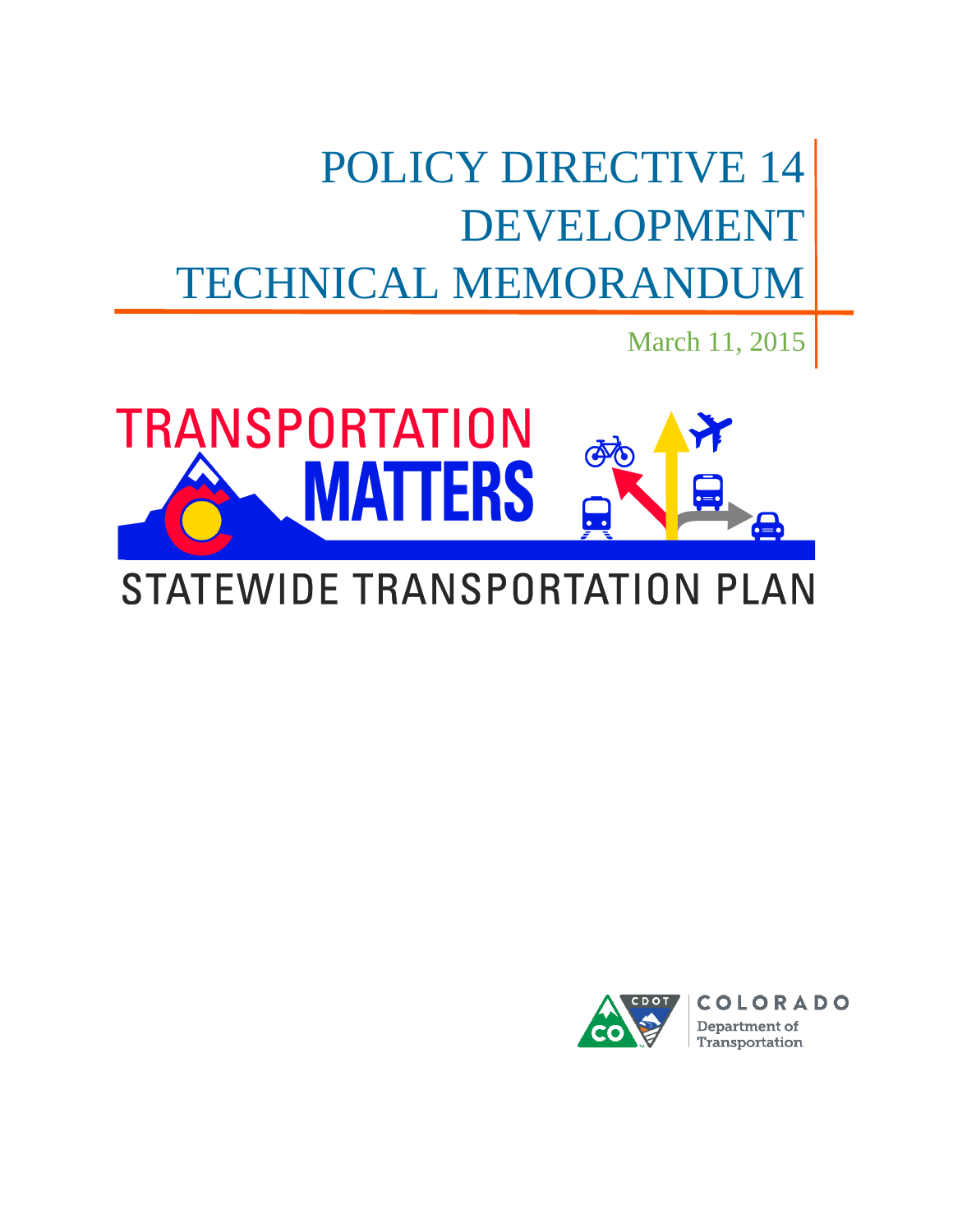

## **Purpose**

This technical memorandum describes how Policy Directive 14.0 was updated in close coordination with the Statewide Plan Committee and other committees of the Transportation Commission and with CDOT staff over the past two years.

### **Introduction**

Policy Directive (PD) 14.0 is a Transportation Commission directive typically reviewed and revised at the beginning of each planning cycle to guide Statewide Transportation Plan development. The updated PD 14.0 wasn't adopted at the beginning of the planning cycle in 2012 because many of the statewide objectives were still being developed to align with the performance-based federal surface transportation authorization bill, MAP-21 (Moving Ahead for Progress in the 21st Century), that became law in July 2012. In early discussions with the Statewide Plan Committee of the Transportation Commission, the purpose of PD 14.0 was expanded to also include guiding the distribution of financial resources toward accomplishment of objectives (targets). Goal areas and objectives were updated to align with the national goals in MAP-21: safety, infrastructure condition (also includes maintenance in PD 14.0), and system reliability and congestion reduction (combined as system performance in PD 14.0).

The other MAP-21 goals of freight movement and economic vitality, environmental sustainability, and reduced project delivery delays were not included as specific goal areas in PD 14.0. Freight movement was added as a system performance measure and objective for the Colorado Freight Corridors. Measures and objectives for the new goal areas of environmental sustainability and economic vitality will be included in PD 14.0 once they are developed. Reduced project delivery delays was excluded from PD 14.0 because it is already covered in various other CDOT reports (annual Chief Engineer's Objectives, Annual Performance Plan, and the CDOT-FHWA Stewardship Agreement) and does not affect resource distribution, one of the primary purposes of PD 14.0. Measures and objectives also are anticipated for inclusion in PD 14.0 for bicycle and pedestrian, truck freight, and freight rail.

PD 14.0 guides the distribution of resources in Program Distribution. Program Distribution is a part of the Statewide Transportation Plan (SWP) and outlines the assignment of projected revenues to various program areas for the time period of the SWP (2016-2040). Program Distribution was developed in the summer and fall of 2013 and adopted by the Transportation Commission in February, 2014. Although PD 14.0 was not yet finalized at that time, many of the measures and objectives had already been established and were used to guide the distribution of resources in Program Distribution. Most notably, Program Distribution allocations for Maintenance, Surface Treatment, and Bridge are based on estimates of the level of funding required to meet PD 14.0 objectives for those assets.

## **Background**

The Transportation Commission first adopted PD 14.0 at the beginning of the planning cycle for the 2030 Statewide Transportation Plan. This version, dated October 16, 2003, included a purpose, vision, mission, and goals and objectives for five investment categories: system quality, safety, mobility, program delivery, and strategic projects. Strategic projects included the 28 highpriority statewide transportation projects identified as the "7th Pot". PD 14.0 was revised on December 14, 2006 to guide the statewide and regional planning process at the beginning of the planning cycle for the 2035 Statewide Transportation Plan. In 2006, PD 14.0's strategic projects investment category was removed as a separate category but added to the other investment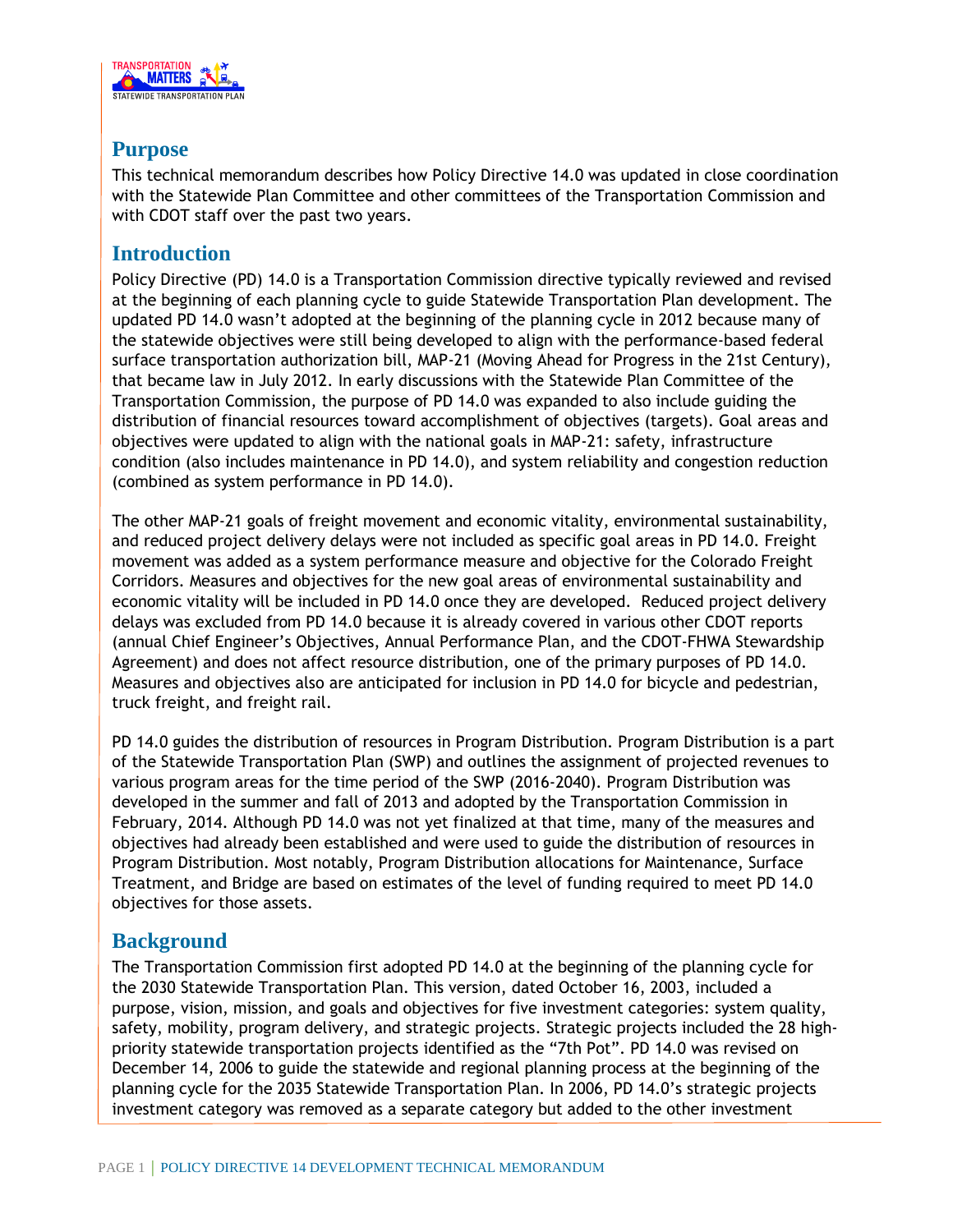

categories where appropriate. PD 14.0 was revised again and passed March 20, 2008 toward the end of the planning process for the 2035 Statewide Transportation Plan. The 2008 revision added some "aspirational" goals toward which CDOT could strive and a few quantifiable objectives that could be achieved with projected available revenues.

The 2003, 2006, and 2008 versions of PD 14.0 had less quantifiable objectives than the 2015 version. Some examples of less quantifiable objectives are:

- **Preserve transportation choices as part of an integral statewide transportation** planning process
- Reduce the rate and severity of transportation related incidents
- Seek external customer feedback to improve functional and regional delivery of services

The safety investment category had far more specific, time-bound objectives, reflecting the federal emphasis on highway safety.

The 2015 PD 14.0 update includes elements not in previous policy directives. It articulates how success will be measured, defines terms, has multimodal objectives, and connects the goal areas with appropriate sections of the annual budget.

## **Performance-based Planning**

A number of factors influenced development of the updated PD 14.0.

- Performance-based planning at the federal level: Even before MAP-21 became law, CDOT staff members were aware that the next federal surface transportation authorization bill would likely require performance measures. Under MAP-21, state departments of transportation must develop performance measures and standards to direct investments toward accomplishment of the MAP-21 national goals. These MAP-21 requirements became the organizing framework for PD 14.0. The areas targeted in MAP-21 for state performance measures and standards are:
	- Condition of Interstate and National Highway System (NHS) pavement;
	- Condition of bridges on the NHS;
	- Performance of the Interstates;
	- Performance of the NHS, excluding the Interstates;
	- Serious injuries and fatalities per vehicle mile traveled (VMT);
	- Number of serious injuries and fatalities;
	- Traffic congestion;
	- On-road mobile source emissions; and
	- Freight movement on the Interstates.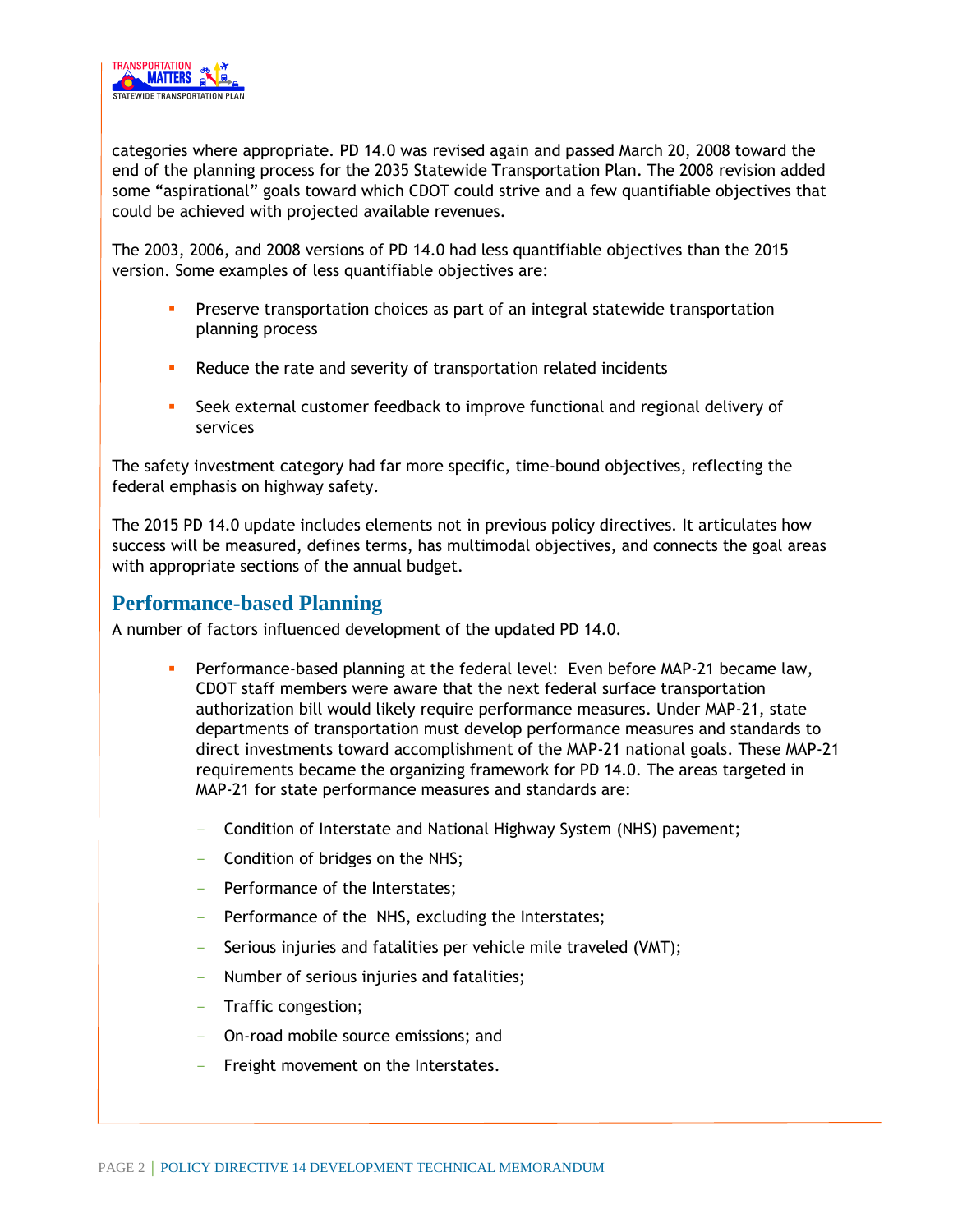

Proposed rules for implementation of MAP-21 had not been issued yet when work began on PD 14.0. As of March 2015, proposed rules have been released for highway safety, pavement and bridge, as well as metropolitan and statewide planning. Final rules are expected to be published toward the end of 2015. Changes necessitated by final rulemaking will be incorporated into PD 14.0 as appropriate.

- Other CDOT plans: Several CDOT modal and topic plans were developed or completed at the same time as the regional and statewide transportation plans. Several include performance measures, in line with MAP-21's performance-based planning approach. The plans that influenced the 2015 update of PD 14.0 or will influence the development of future goals and objectives include:
	- *Statewide Transit Plan*  The Statewide Transit Plan details the existing public transit around the state; assesses the capital, operational and financial needs; outlines some approaches to prioritizing transit needs; describes measures used for evaluating transit performance, and lists statewide policies and strategies.
	- *Colorado Bicycle and Pedestrian Plan, Phases I and II* Unlike many other bicycle and pedestrian plans around the country, these plans were developed specifically around project selection criteria based on proposed performance measures in order to help select among competing projects. Existing conditions for bicyclists and pedestrians are summarized in Phase I to establish a baseline on which to track progress. Further refinement of the performance measures and project selection criteria will be outlined in Phase II.
	- *Colorado State Freight and Passenger Rail Plan* –The rail plan, which will soon be updated, provides a comprehensive picture of the current rail system, outlines policy recommendations to guide and enhance future rail planning in Colorado, and establishes a list of short- and long-range improvement needs developed in concert with the railroads, industry groups, local governmental entities, and others.
	- *Colorado Freight Plan*  Immediate and long-range planning activities and investments for freight are identified in this plan, as well as freight trends, needs or issues; ways to improve the safety and efficiency of the freight system and measure system performance; and what can be done about truck bottlenecks and other factors impeding freight movement.
	- *Statewide Transportation System Management & Operations Plan –*The plan outlines the establishment of the Division of Transportation System Management & Operations and identifies various operational strategies to improve the flow of traffic. Segments of the state highway system considered to have serious congestion problems that could benefit from deployment of the operational strategies are also highlighted. Performance measures to evaluate the effectiveness of the operational strategies for managing traffic incidents, freeways and arterials, work zones, data, and assets are detailed.
	- *Risk-Based Asset Management Plan* Development of a Risk-Based Asset Management Plan is required by MAP-21. The plan documents current and forecasted condition of transportation assets (pavement, bridges, overall maintenance, buildings, and ITS -Intelligent Transportation Systems) and examines already established asset performance goals, use of analysis and data to inform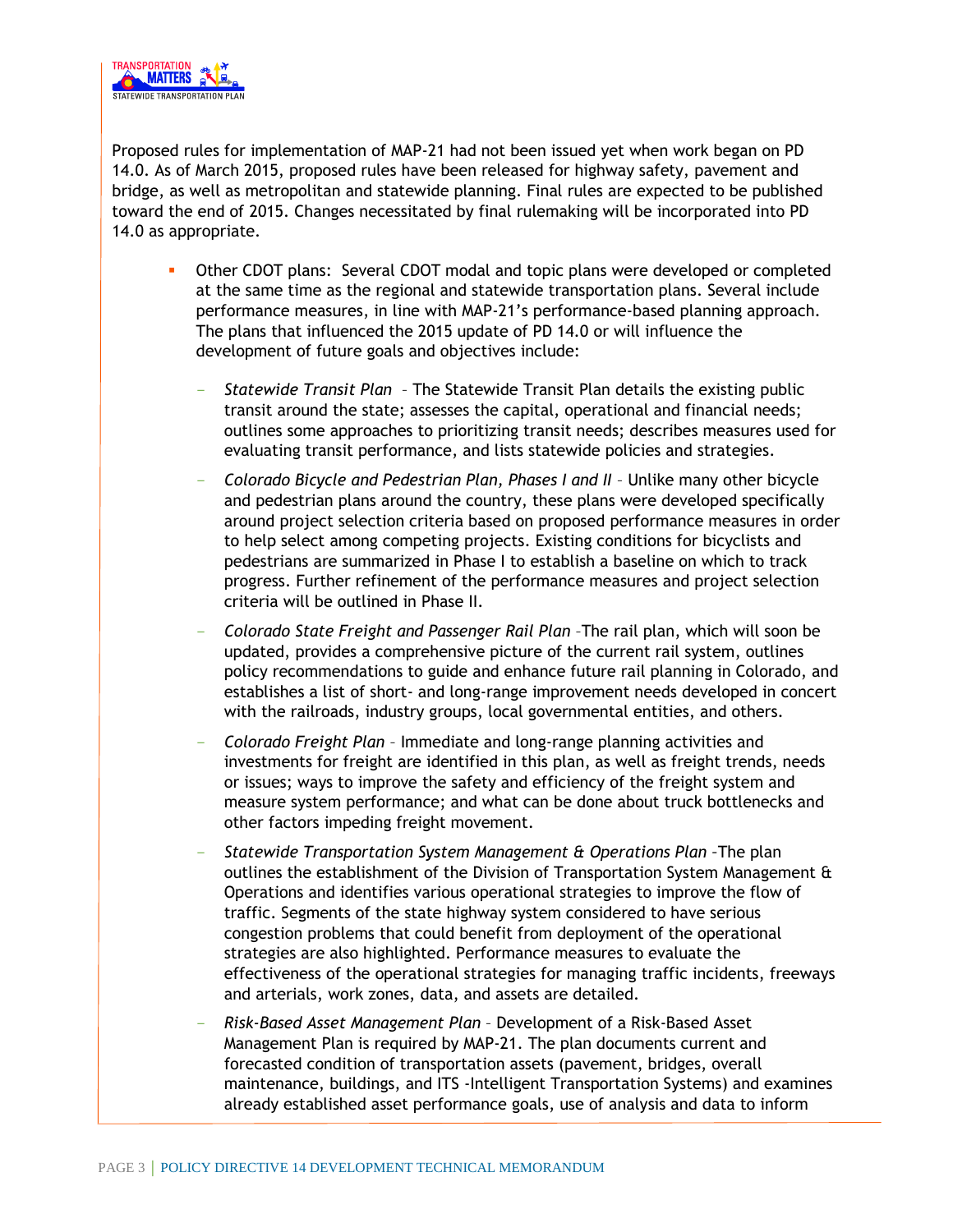

asset investment decisions, future investment strategies, and how risk will be included in transportation asset management.

- *Strategic Highway Safety Plan* –This MAP-21-required coordinated plan guides safety investments and decisions toward the overall goal of moving toward zero deaths. It also discusses action plans for these emphasis areas: aging road users, bicyclists and pedestrians, data, impaired driving, rural and urban infrastructure, motorcyclists, occupant protection (seat belts etc.), and young drivers ages 15-20. A task force established during development of the plan will define "distracted driving" and research how to identify countermeasures.

## **2015 PD 14.0 Update**

After meeting with various CDOT managers, staff developed a revised framework for PD 14.0. The PD 14.0 framework included a purpose section, goals, performance measures for the goals, planning principles, and an implementation section. Proposed goals, measures, and objectives then were discussed with Transportation Commission committees over a two-year period beginning in December 2012. The Transportation Committee committees were: Statewide Plan (SWP), Asset Management (AM), and Transit and Intermodal (T&I). A summary of the topics considered for each goal area follows.

| <b>GOAL AREA</b>                          | <b>TOPIC (DATE)</b>                                                                                                | <b>COMMITTEE</b>  |
|-------------------------------------------|--------------------------------------------------------------------------------------------------------------------|-------------------|
| <b>SAFETY</b>                             | Highway safety goals, measures and objectives (February 2013)<br>Highway safety measures and objectives (May 2013) | <b>SWP</b>        |
|                                           | Bike/pedestrian measures and objectives (October 2014)                                                             | <b>SWP</b>        |
|                                           | Revised highway safety measures and objectives (October 2014)                                                      | T&I<br><b>SWP</b> |
| <b>INFRASTRUCTURE</b><br><b>CONDITION</b> | Infrastructure condition and relationship to asset management<br>efforts (December 2012)                           | <b>SWP</b>        |
|                                           | Bridge and highway measures and objectives (January 2013)                                                          | SWP/AM            |
|                                           | Transit asset measures and objectives (March 2013)                                                                 | SWP/T&I           |
|                                           | Bridge objectives (May 2013)                                                                                       | <b>SWP</b>        |
|                                           | Highway measures (June 2013)                                                                                       | TC                |
|                                           | Highway measures and objectives (October 2013)                                                                     | SWP/AM            |
|                                           | Discussion of other assets not identified in Risk-Based Asset                                                      |                   |
|                                           | Management Plan (June 2014)                                                                                        | AM                |
|                                           | Discussion of other assets not identified in Risk-Based Asset                                                      |                   |
|                                           | Management Plan (August 2014)                                                                                      | AM                |
|                                           | Additional objectives for bridges and other assets (January<br>2015)                                               | SWP/AM            |
| <b>SYSTEM</b>                             | Interstates and NHS measures and objectives (May 2013)                                                             | <b>SWP</b>        |
| <b>PERFORMANCE</b>                        | Transit measures (June 2013)                                                                                       | T&I               |
|                                           | Transit and highway objectives (August 2013)                                                                       | T&I               |
|                                           | Transit objectives (September 2013)                                                                                | <b>SWP</b>        |
|                                           | Bike/pedestrian measures and objectives (October 2014)                                                             | T&I               |
|                                           | Revised highway objectives (January 2015)                                                                          | SWP/AM            |
| <b>MAINTENANCE</b>                        | Maintenance measures and objectives (January 2013)                                                                 | SWP/AM            |
| <b>PROGRAM</b><br><b>DELIVERY</b>         | Removal of Program Delivery goal area (September 2013)                                                             | <b>SWP</b>        |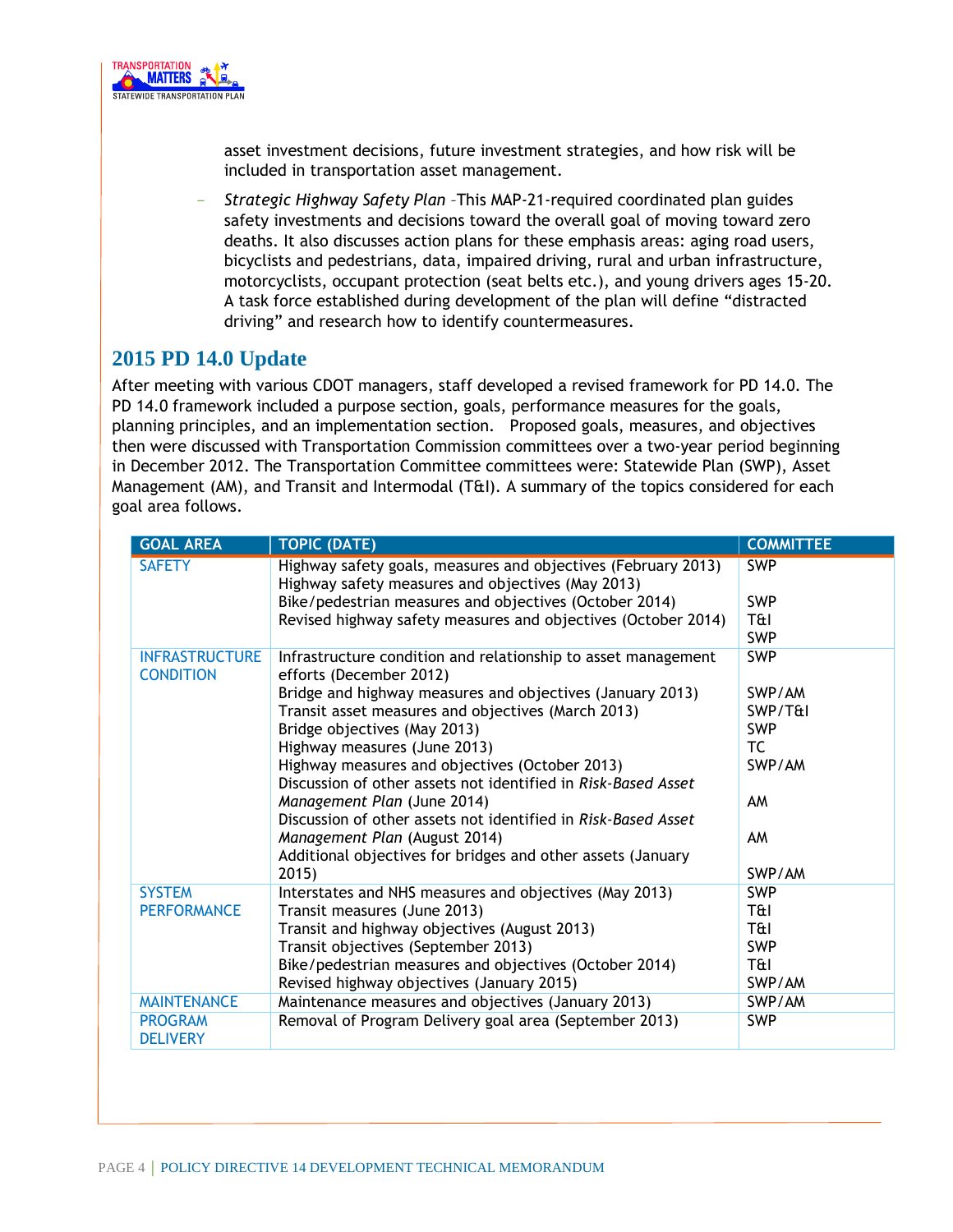

Development of the objectives is discussed below. For a chronological description of PD 14.0 development, see Attachment A: Transportation Commission Chronology for PD 14.0.

**Safety - Goals, measures, and objectives for safety are based on the Strategic Highway** Safety Plan

The highway safety objectives are to reduce by 2025 traffic fatalities by 12 per year to 344, the fatality rate per 100 million vehicle miles traveled (VMT) by 0.02 per year to 0.79, serious injuries by 90 per year to 2,120, and the serious injury rate per 100 million VMT by 0.2 to 4.46. Finally, the economic impact of crashes is to decline by 1% over the previous calendar year. The fatality and serious injury objectives were developed by calculating the reductions in deaths and serious injuries needed to attain the joint Strategic Highway Safety Plan and PD 14.0 goal of halving traffic related deaths and serious injuries by 2030. If these reductions were achieved, staff estimated that the economic impact of crashes could be decreased by 1% over the previous calendar year.

Safety objectives for bicycle and pedestrian travel were developed that would keep the percentage of bicycle and pedestrian fatalities and serious injuries compared to all highway fatalities and serious injuries from rising beyond the levels reported in the Strategic Highway Safety Plan for 2007-2012. They were written as objectives to be attained in 2025: number of bicyclist and pedestrian fatalities involving motorized vehicles to 47 (down from 67 in 2013) and the number of bicyclist and pedestrian serious injuries involving motorized vehicles to 311 (down from 469 in 2013).

**Infrastructure Condition - Goals, measures, and objectives for infrastructure condition** are based on the Risk-Based Asset Management Plan and the Statewide Transit Plan.

One of the few targets, or objectives, contained within MAP-21 is that the percentage of bridge deck area on the NHS classified as structurally deficient should not exceed 10 percent. This standard was expressed more positively – as the percent of total bridge deck that is not structurally deficient at or above 90% - and applied to both the NHS and state highway bridges in PD 14.0.

MAP-21 requires states to assess the condition of pavements on the Interstates and on the NHS, excluding the Interstates. In the past, CDOT used Remaining Service Life (RSL) as the measure. During development of PD 14.0, the measure changed from RSL to Drivability Life (DL). DL is intended to get more money to more segments of pavement more quickly than waiting for the pavement to deteriorate enough to warrant reconstruction, as happened using the RSL metric. Based on an assessment of pavement surfaces around the state and available funding, an objective was established to maintain 80% High/Moderate DL for Interstates, NHS, and the state highway system. High DL equates to 10 or more years of DL remaining; Moderate DL to four to 10 years.

CDOT asset managers developed objectives for the other transportation assets (buildings, ITS, roadway equipment, culverts, geohazards, tunnels, traffic signals, and walls), as well as additional ones for bridges. The additional bridge objectives primarily address the three main reasons for bridge failure: bridge scour, collisions,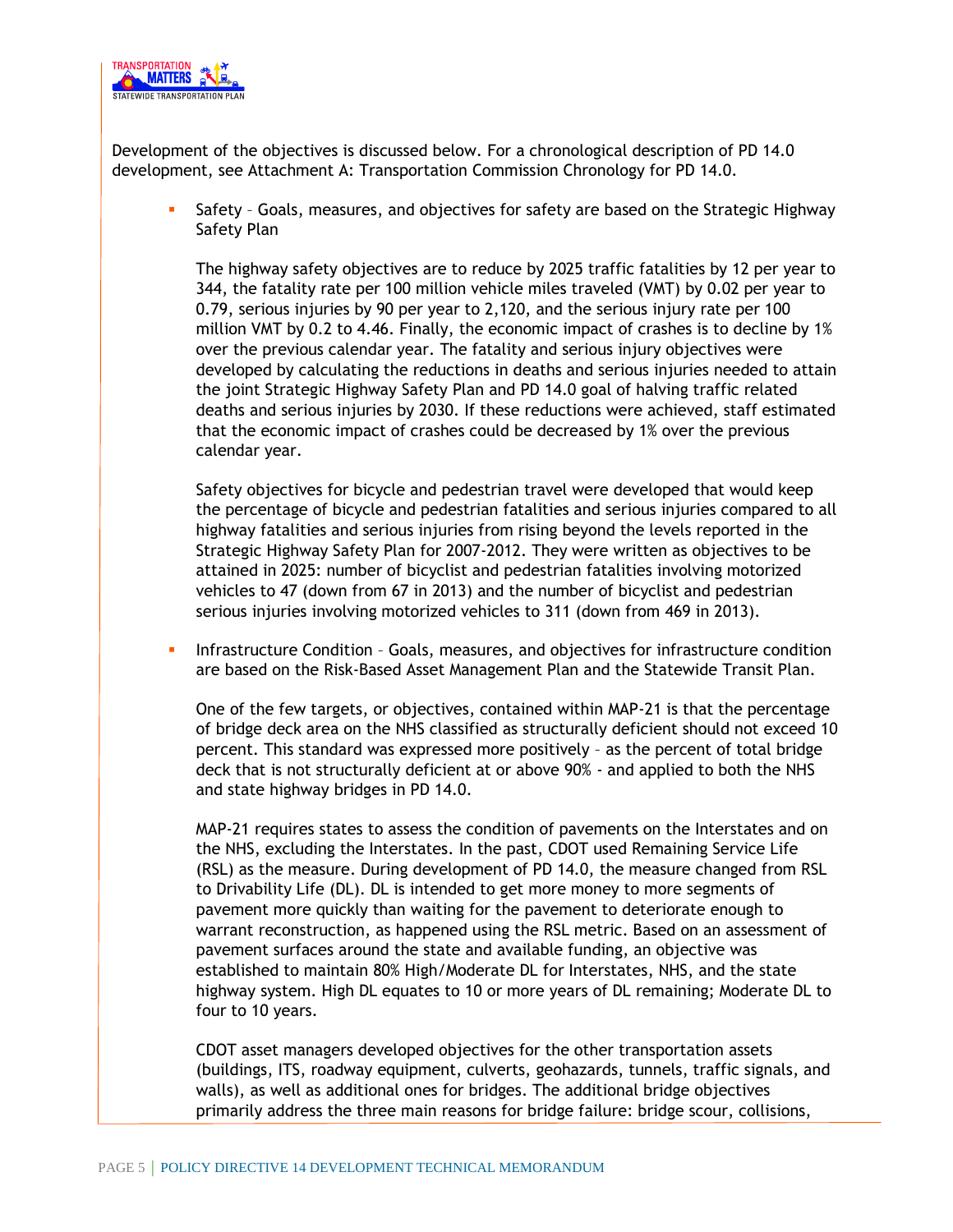

and overloading. All asset condition performance objectives are included in PD 14.0 as a table in an appendix.

By including transit measures and objectives for the first time, the updated PD 14.0 addresses one of the goals in the Statewide Transit Plan: to establish transit as an important element within an integrated multimodal transportation system. The infrastructure objectives are to maintain the percentage of vehicles in the rural Colorado transit fleet to no less than 65% operating in fair, good, or excellent condition, per Federal Transit Administration (FTA) definitions, and to ensure that all CDOT rural transit grantees have asset management plans in place by 2017. Asset management plans are required of transit agencies under MAP-21. The larger urban systems are not included in these measures because they receive their funding directly from FTA and therefore CDOT has little influence over their performance.

 System Performance – Goals, measures, and objectives for system performance are based on the Transportation System Management & Operations Plan and Colorado Freight Plan.

MAP-21 requires measures for performance of both the Interstate and the NHS, excluding the Interstates. The measures relate to the MAP-21 national goals to reduce traffic congestion and improve system reliability. The Planning Time Index (PTI) serves as the primary measure for system performance in PD 14.0. PTI is generally defined as the 95th percentile travel time divided by travel time at free-flow speed.

Limited funding will make achievement of an objective that seeks to reduce congestion difficult. As such, the objectives identified in PD 14.0 are based on limiting the growth in congestion (rather than reducing congestion) and increasing travel time reliability. Objectives were identified at the 90th percentile as follows:

- Prevent the spread of congestion by maintaining a PTI of 1.25 or less on 90% or greater of Interstate centerline miles.
- Prevent the spread of congestion by maintaining a PTI of 1.08 or less on 90% or greater of NHS centerline miles, excluding Interstates.
- Prevent the spread of congestion by maintaining a PTI of 1.25 or less on 90% or greater of Colorado Freight Corridor centerline miles.

The PTI objectives were derived from HERE data, which CDOT has purchased since 2011. HERE, a proprietary company, compiles and weights data from mobile phones, vehicle fleets, in-car navigation systems, Bluetooth enabled systems, and public traffic monitoring systems. The data is provided by month and by day of the week in 15 minute intervals. The base year is 2013. The geography of the data is available by traffic messaging channel (TMC), a system of road segments overseen by a non-profit organization. HERE data is available for the majority of public roadways within the state. All TMCs on Interstates, on-system NHS, and Colorado Freight Corridors are available, making up approximately 2,800 segments. However, some routes, mostly rural, have not been given TMCs.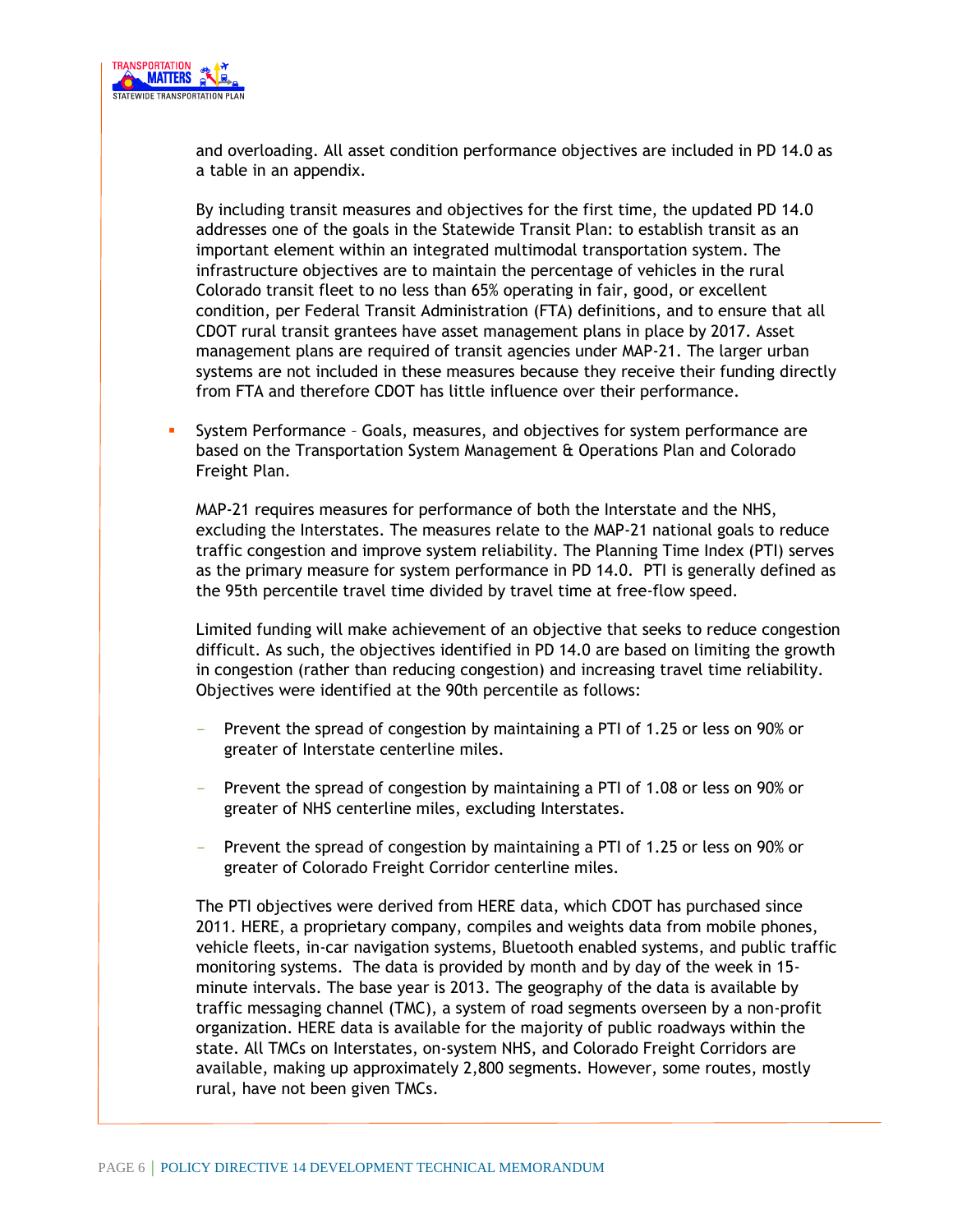

Travel time data and measurement is advancing rapidly. This may require further updates or refinements to the system performance measures and objectives in the future. Issues that may result in future refinement to PD 14.0 system performance measures and objectives include:

- NHS data refinement: Further refinement of NHS data to address data gaps and inconsistencies may lead to a more accurate PTI measure for the NHS.
- Challenges with PTI: PTI is aggregated and does not encompass all the factors of congestion (duration, magnitude, severity and variation), which makes it difficult to connect PTI with potential improvement strategies. Because not all corridors have the same peak period, the slowest six hours of a day on a corridor become the peak period. An aggregate measure is not a reliability measure because it is not focused on specific time periods. Unique corridor characteristics are masked by the one-size-fits-all methodology. Rural corridors or those that are trafficked most heavily during certain seasons are more likely to have a PTI unrepresentative of its worst conditions. In the future, CDOT may consider moving to Travel Time Index or another measure of travel time.
- New speed data vendor: CDOT is in the process of updating speed data through a new vendor. This will assist CDOT in adopting future measures and objectives that are consistent across program areas. A new dataset, however, may result in an updated baseline requiring the establishment of new objectives.

For transit, system performance objectives are to increase ridership of small urban and rural transit grantees by at least an average of 1.5% statewide and maintain or increase the total number of revenue service miles of all passenger services, both over a five-year period beginning in 2012. (Revenue service miles are the miles transit vehicles are available to the general public.) These system performance objectives are in keeping with another goal in the Statewide Transit Plan: to improve travel opportunities within and between communities. The objectives are intended to encourage transit providers to promote their services and consider connecting them with others in order to offer alternatives to the public. Some major transit system expansions have already occurred, such as bus rapid transit by the Roaring Fork Valley Transportation and by TransFort in Fort Collins, and some are coming, such as the introduction of CDOT's interregional bus service (Bustang) along I-25 and I-70 in the summer of 2015.

 Maintenance - Goals, measures, and objectives for maintenance are based on the Risk-Based Asset Management Plan.

PD 14.0 includes a Level of Service (LOS) B grade objective for snow and ice removal and an objective to maintain an overall Maintenance LOS for all nine maintenance programs of B minus (B-). Maintenance refers to annual maintenance in order to minimize the need for replacement or rehabilitation. These objectives represent what can be achieved at projected levels of maintenance funding and represent maintaining existing performance of maintenance activities while increasing performance slightly on snow and ice removal.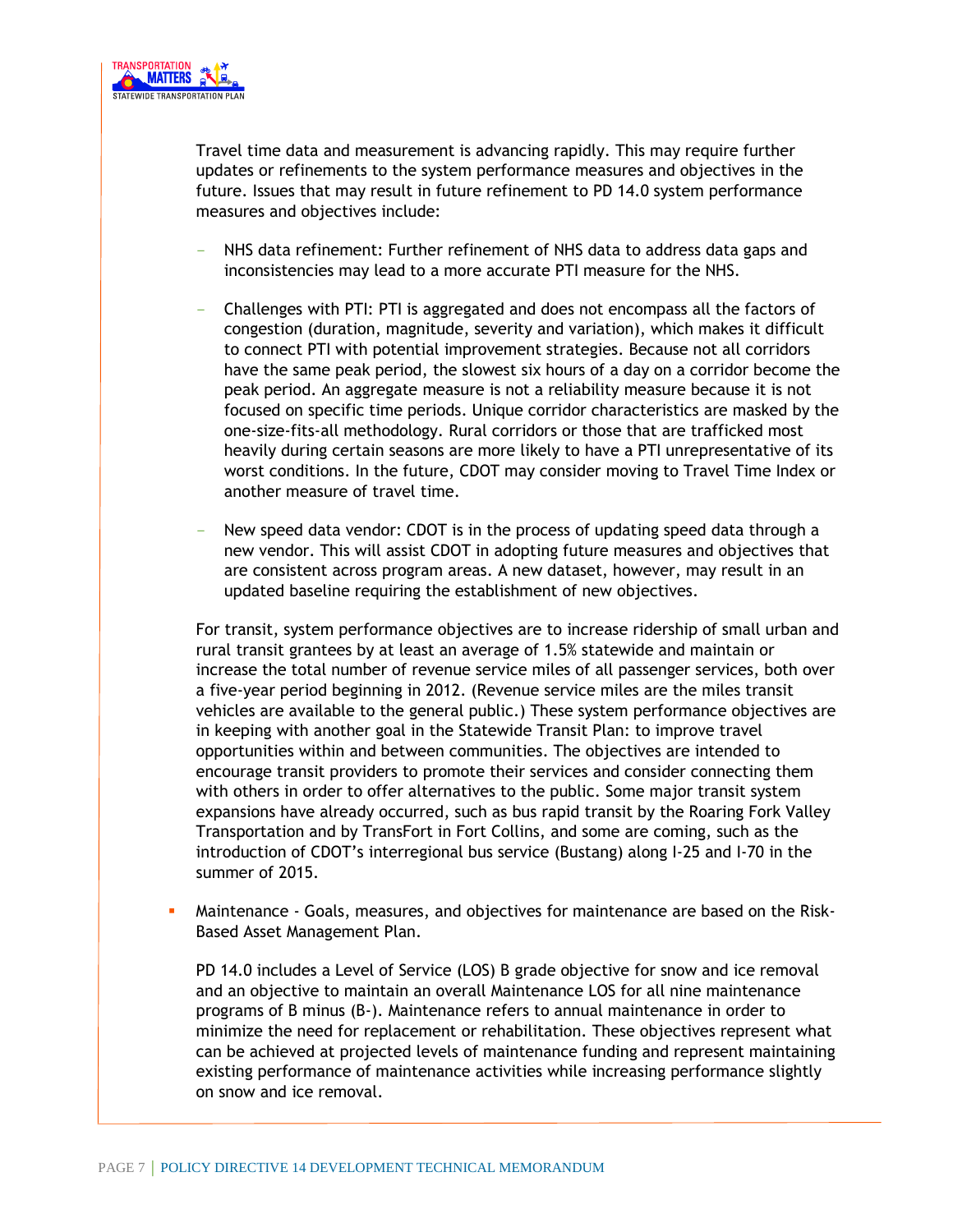

 Program Delivery: Program delivery, a goal area for expending funds on construction, has been part of PD 14.0 since its inception in 2003. The Transportation Commission accepted the staff recommendation to remove it from PD 14.0 because it does not influence fund distribution to accomplish objectives, one of the main purposes for PD 14.0. Another reason for removing program delivery from PD 14.0 is that it is already the subject of three other reports: annual Chief Engineer's Objectives, Annual Performance Plan, and the CDOT-FHWA Stewardship Agreement.

Aspirational objectives are objectives toward which CDOT may strive should it receive additional funding. Additional aspirational objectives were also identified for each goal area (safety, infrastructure condition, system performance, and maintenance). These aspirational objectives represent a higher standard of performance should additional funding become available, making attainment of these higher objectives in one or more goal areas feasible.

## **Conclusion and Next Steps**

The Transportation Commission adopted the updated PD 14.0 on February 19, 2015.

Potential future additions to PD 14.0 include bicycle and pedestrian objectives in the system performance goal area and truck freight and freight rail in the safety goal area. The addition of goal areas for economic vitality and environmental sustainability is also anticipated once measures and objectives can be established. Future revisions and refinement may also be needed to address FHWA rulemaking, as well as advances and refinement in data collection and measurement in goal areas such as system performance.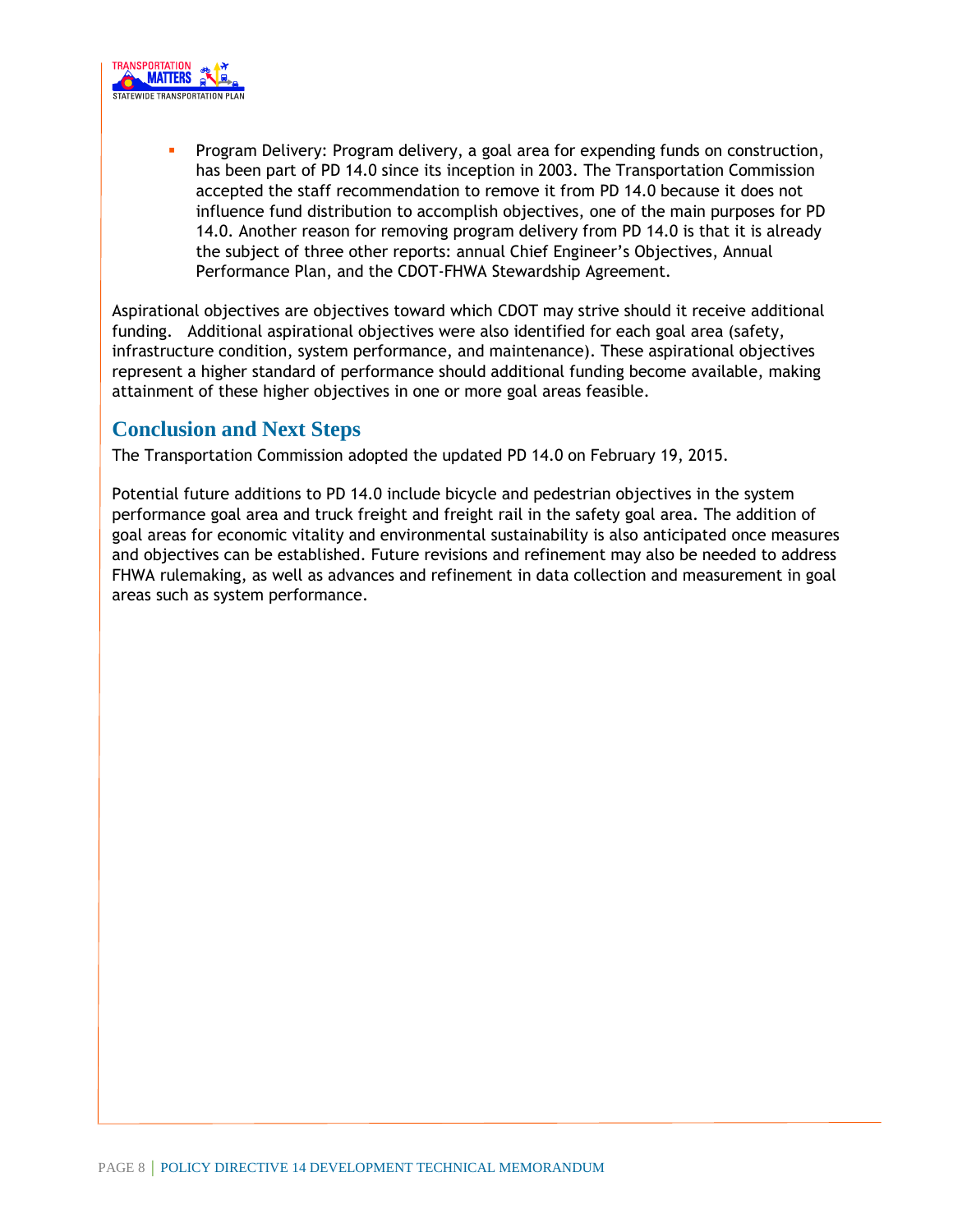# ATTACHMENT A

Transportation Commission Chronology for PD 14.0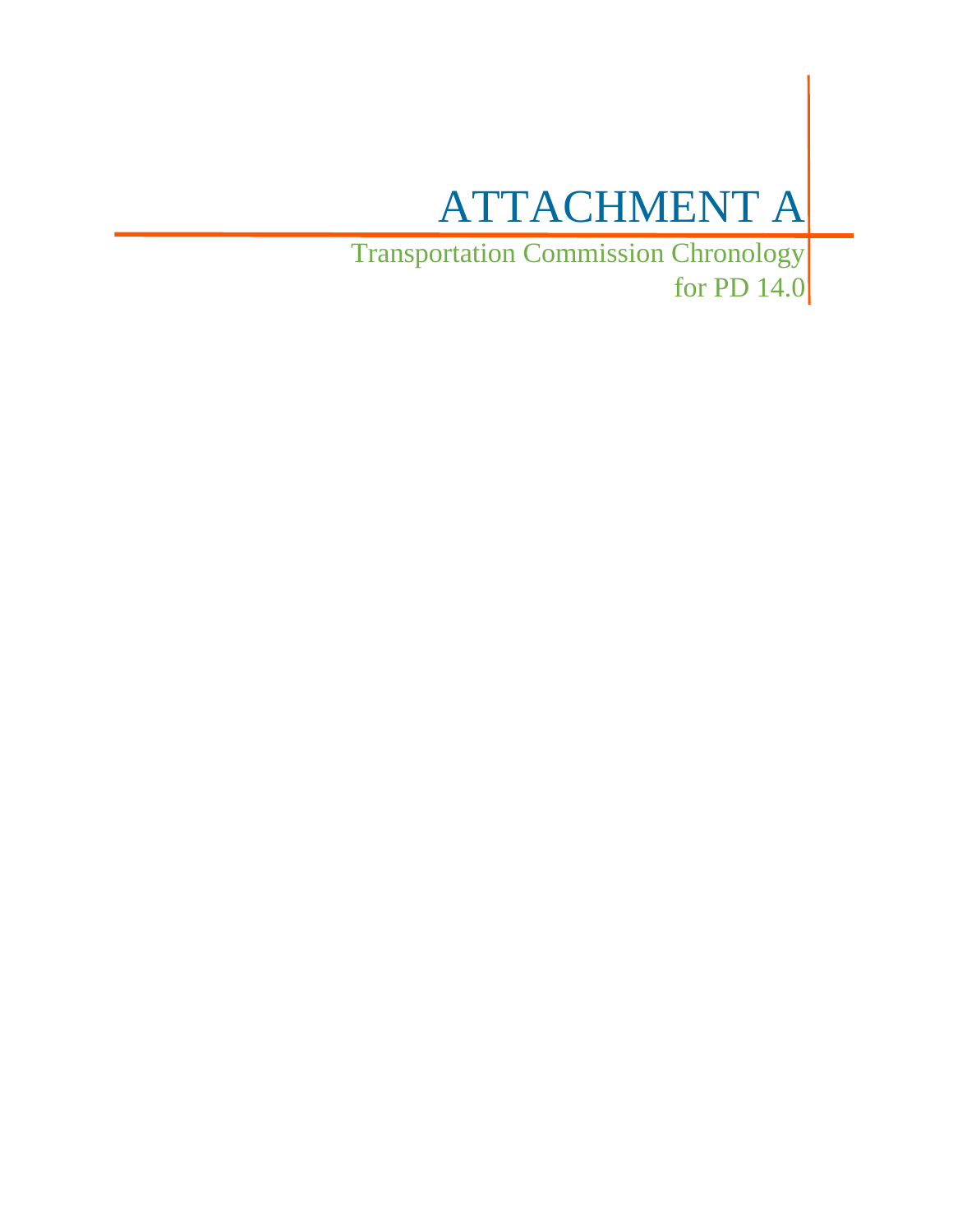

| <b>DATE</b>          | <b>TC COMMITTEES</b>                               | <b>TOPICS</b>                                                                                                                                                                                                                                                                                                                         | <b>DECISIONS REACHED/DIRECTION GIVEN</b>                                                                                                                                                                                                                                                                                                                                                                                                                                                                                                                                                                                   |
|----------------------|----------------------------------------------------|---------------------------------------------------------------------------------------------------------------------------------------------------------------------------------------------------------------------------------------------------------------------------------------------------------------------------------------|----------------------------------------------------------------------------------------------------------------------------------------------------------------------------------------------------------------------------------------------------------------------------------------------------------------------------------------------------------------------------------------------------------------------------------------------------------------------------------------------------------------------------------------------------------------------------------------------------------------------------|
| <b>NOVEMBER 2012</b> | <b>Statewide Plan</b>                              | Proposed framework for PD 14.0<br>a.<br>PD 14.0 purpose and relationship to<br>٠<br>asset management                                                                                                                                                                                                                                  | Framework for PD 14.0 accepted<br>Importance of the relationship between<br>٠<br>transportation and economic vitality<br>should be in Statewide Transportation<br>Plan (SWP)<br>PD 14.0 needs more emphasis on multi-<br>modalism                                                                                                                                                                                                                                                                                                                                                                                          |
| <b>DECEMBER 2012</b> | <b>Statewide Plan</b>                              | PD 14.0 goals, asset management, and<br>ш<br>resource allocation<br>Related to PD 14.0: MAP-21 timetable<br>$\blacksquare$<br>for rulemaking<br>Related to PD 14.0: Requirements for<br>I.<br>risk-based asset management plans<br>under MAP-21                                                                                       | PD 14.0 should be modified to<br>×<br>correspond with the national goals in<br><b>MAP-21</b><br>Asset management program should<br>$\mathcal{L}_{\mathcal{A}}$<br>include tunnels as a priority addition;<br>culverts, retaining walls, and buildings<br>will be added later<br>PD 14.0 should include data-based<br>$\blacksquare$<br>transit measures and goals<br>Economic Toolkit project under way at<br>CDOT should help make informed<br>decisions about establishing economic<br>criteria                                                                                                                          |
| January 2013         | Joint Meeting: Statewide<br>Plan, Asset Management | Purpose, goal areas, and performance<br>ш<br>measures for Infrastructure Condition<br>(bridge and highway) and maintenance.<br>Skeleton of PD 14.0 presented, with<br>×<br>goals and measures, and objectives left<br>blank. Goals were Safety, Infrastructure<br>Condition, System Performance,<br>Maintenance and Project Delivery. | Purpose Statement of PD 14.0 OK'd<br>$\blacksquare$<br>Infrastructure Condition and<br>à,<br>Maintenance goal language changed to<br>more clearly differentiate them<br>(Infrastructure Condition is long-term<br>capital maintenance; Maintenance is<br>annual activities)<br>Staff was asked to use another term<br>other than "good" for the Maintenance<br>goal<br>Agreed that bridge performance<br>measures, metrics, and objectives<br>should be cast in a more positive<br>manner: 90% of the NHS bridge deck<br>area should be good/fair<br>National Highway System (NHS)<br>Infrastructure Condition performance |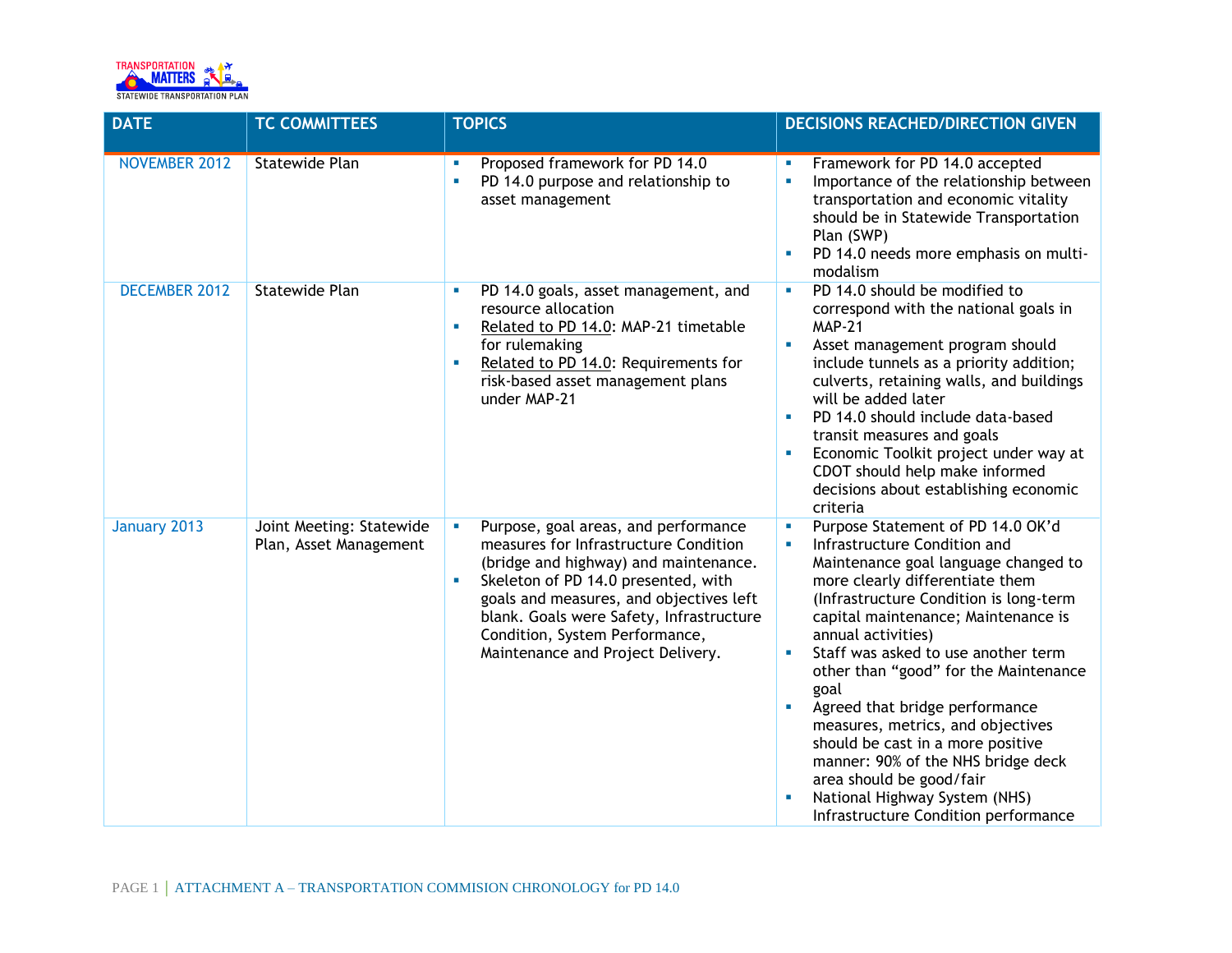

| <b>DATE</b>       | <b>TC COMMITTEES</b>                                        | <b>TOPICS</b>                                                               | <b>DECISIONS REACHED/DIRECTION GIVEN</b>                                                                                                                                                                                                                                                                                                                                                                                                                                                                               |
|-------------------|-------------------------------------------------------------|-----------------------------------------------------------------------------|------------------------------------------------------------------------------------------------------------------------------------------------------------------------------------------------------------------------------------------------------------------------------------------------------------------------------------------------------------------------------------------------------------------------------------------------------------------------------------------------------------------------|
|                   |                                                             |                                                                             |                                                                                                                                                                                                                                                                                                                                                                                                                                                                                                                        |
|                   |                                                             |                                                                             | measures, metrics, and objectives<br>should be deferred until there is more<br>federal guidance<br>Inclusion of Other Roadway Assets<br>a,<br>(culverts, tunnels, rockfall mitigation,<br>and walls) in PD 14.0 should occur after<br>Risk-Based Asset Management Plan is<br>developed<br>For Maintenance, snow and ice removal<br>approved as a stand-alone measure and<br>objective, as well as an overall grade<br>for the nine maintenance programs<br>Requested more joint committee<br>u.<br>meetings on PD 14.0 |
| February 2013     | <b>Statewide Plan</b>                                       | Safety goal, measures and objectives<br>ш                                   | MAP-21 Safety performance measures<br>ш<br>(number of fatalities and serious<br>injuries and number of fatalities and<br>serious injuries per vehicle miles<br>traveled - VMT) should be in PD 14.0,<br>as well as economic impact of vehicle<br>crashes<br>Staff should set safety measures and<br>u.<br>objectives that cause CDOT to<br>"stretch" in order to attain them                                                                                                                                           |
| <b>March 2013</b> | Joint Meeting: Statewide<br>Plan, Transit and<br>Intermodal | Transit asset measures and objectives<br>×                                  | Approved approach of Division of<br>Transit and Rail to have two<br>objectives:<br>Have no less than 65% of the rural<br>transit fleet operating in fair,<br>good, or excellent condition<br>Require CDOT transit grantees to<br>have asset management plans in<br>place for state or federally funded<br>vehicles, buildings, and equipment<br>by 2017                                                                                                                                                                |
| <b>May 2013</b>   | <b>Statewide Plan</b>                                       | System Performance measures and<br>u.<br>objectives for Interstates and NHS | Overall PD 14.0 to date OK'd<br>×<br>System Performance goal approved<br>×                                                                                                                                                                                                                                                                                                                                                                                                                                             |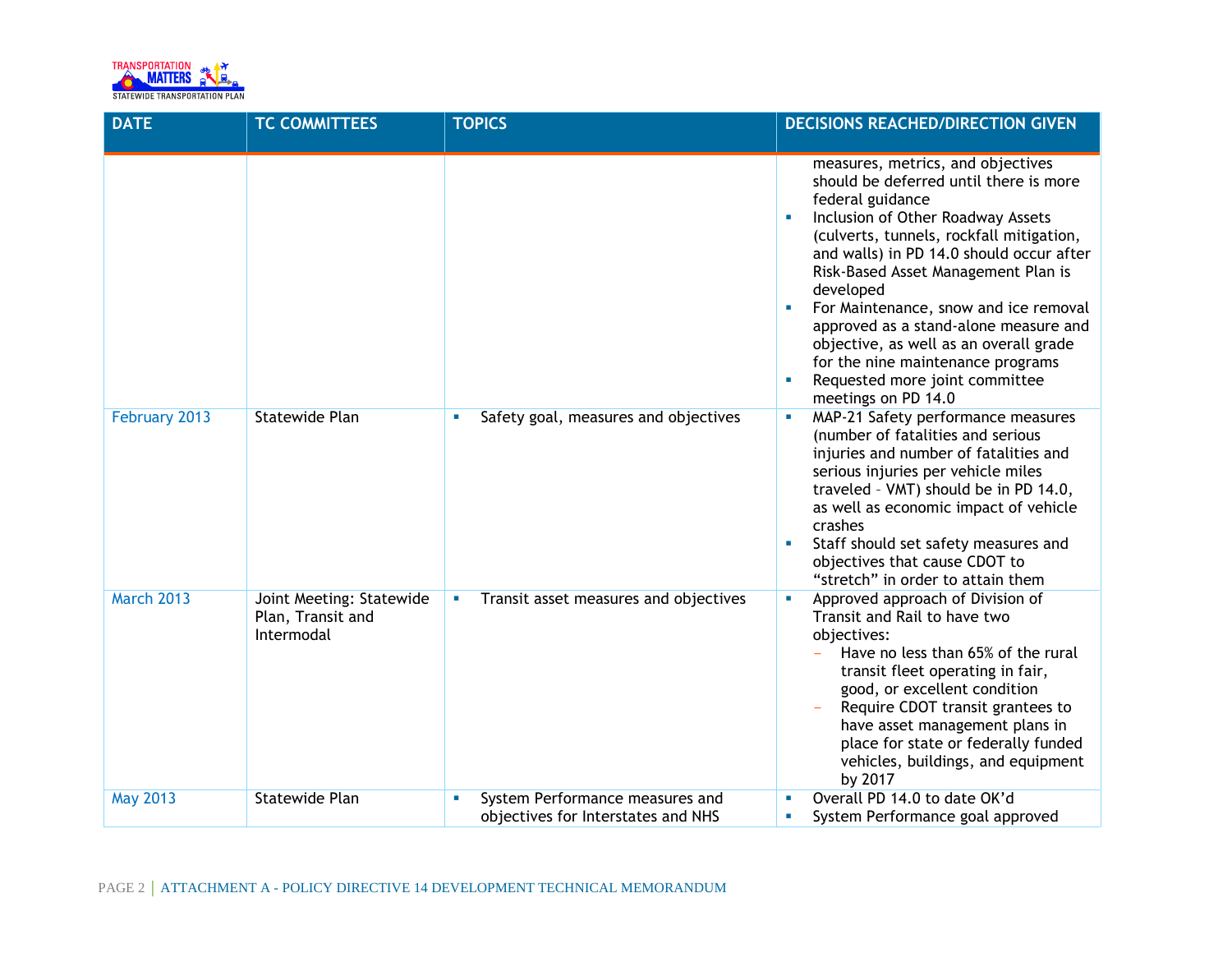

| <b>DATE</b>        | <b>TC COMMITTEES</b>                                    | <b>TOPICS</b>                                                                                                                                                                                                                                                                                            | <b>DECISIONS REACHED/DIRECTION GIVEN</b>                                                                                                                                                                                                                                                                                                                                                                                                                                         |
|--------------------|---------------------------------------------------------|----------------------------------------------------------------------------------------------------------------------------------------------------------------------------------------------------------------------------------------------------------------------------------------------------------|----------------------------------------------------------------------------------------------------------------------------------------------------------------------------------------------------------------------------------------------------------------------------------------------------------------------------------------------------------------------------------------------------------------------------------------------------------------------------------|
|                    |                                                         | roadways<br>Proposed objectives for bridges and<br>$\blacksquare$<br>safety<br>PD 14.0 provided showing what<br>ш<br>remained to be done and proposed<br>measures and objectives                                                                                                                         | that combined MAP-21 goals of<br>congestion reduction and system<br>reliability<br>Planning Time Index (PTI) measure for<br>System Performance approved for<br>system reliability<br>Minutes of delay should be measure for<br>congestion reduction<br>Staff asked to more clearly define the<br>difference between good, fair, and<br>poor condition of bridges used before<br>to the new measure of percent of total<br>bridge deck area that is not<br>structurally deficient |
| <b>JUNE 2013</b>   | Transit and Intermodal,<br>Transportation<br>Commission | Transit and Intermodal:<br>Mobility performance measures for<br>ш<br>transit presented for transit utilization<br>and transit connectivity; objectives<br>blank<br><b>Transportation Commission:</b><br>Related to PD 14.0: Pavement asset<br>$\blacksquare$<br>management and Drivability Life analysis | Transit and Intermodal:<br>System Performance measures of<br><b>Transit Utilization and Transit</b><br>Connectivity with 2013 as the base year<br>were approved<br><b>Transportation Commission:</b><br>Traffic based pavement categories and<br>L.<br>Drivability Life concepts received<br>general OK                                                                                                                                                                          |
| <b>JULY 2013</b>   | Asset Management                                        | Related to PD 14.0: Discussion on Asset<br>ш<br>Investment Management System (AIMS)                                                                                                                                                                                                                      | Asset management momentum needs to<br>$\mathcal{L}_{\mathcal{A}}$<br>be kept up for FY15 and FY 16<br>Asset management expenditures should<br>be accelerated                                                                                                                                                                                                                                                                                                                     |
| <b>AUGUST 2013</b> | <b>Statewide Plan</b>                                   | System Performance objectives for<br>a.<br>highways (Planning Time Index and daily<br>minutes of delay) and transit (transit<br>utilization and transit connectivity)                                                                                                                                    | Objectives of 1.23 Planning Time Index<br>(PTI) for both Interstate and NHS<br>approved<br>Objective of keeping congestion at or<br>below 22 minutes of delay on<br>congested segments of state highways<br>approved<br>Concern expressed that statewide<br>×<br>averages mask problem areas or<br>corridors, such as west I-70 and C-470.                                                                                                                                       |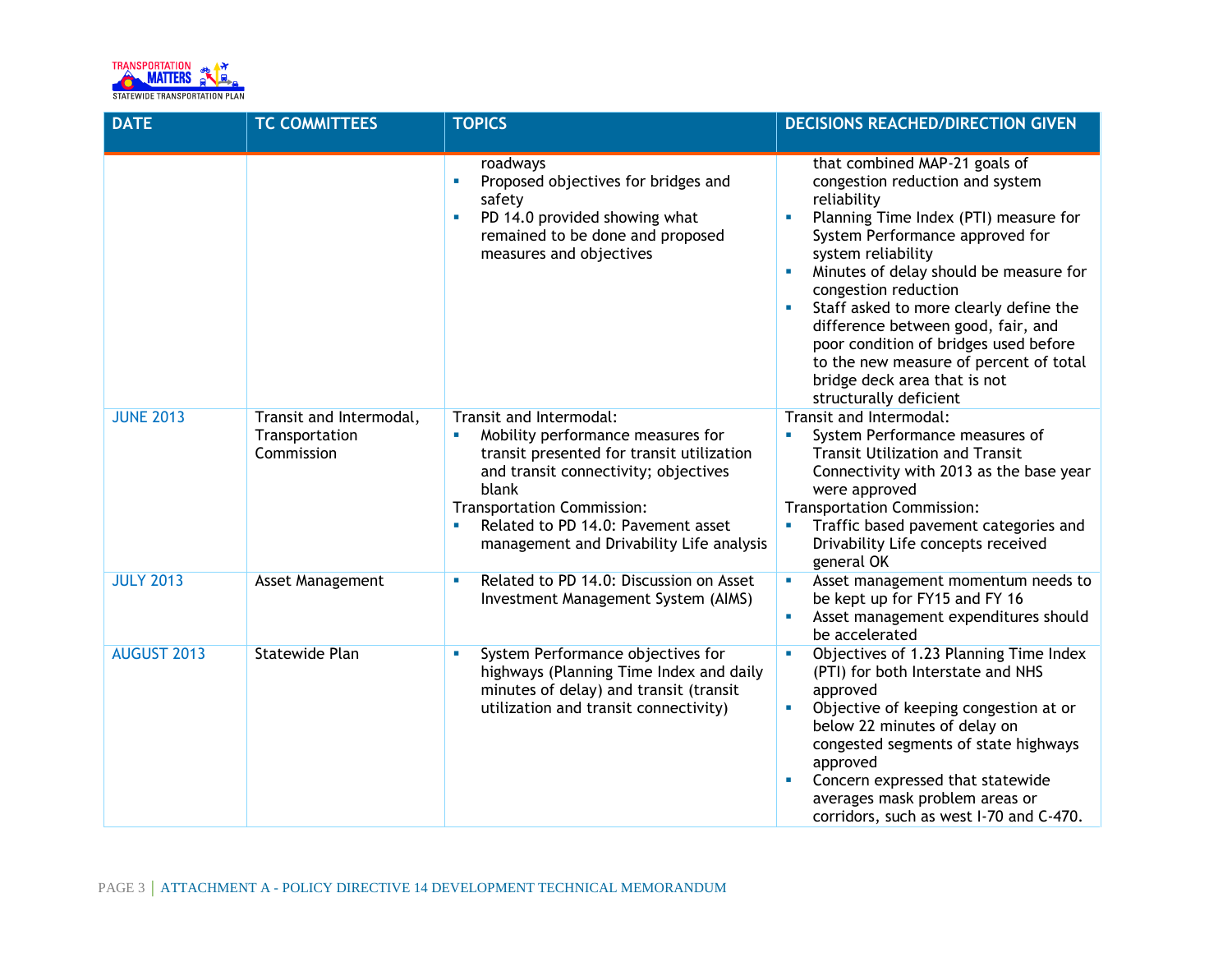

| <b>DATE</b>           | <b>TC COMMITTEES</b>                               | <b>TOPICS</b>                                                                                                                                                                                                                                                                                                                                    | <b>DECISIONS REACHED/DIRECTION GIVEN</b>                                                                                                                                                                                                                                                                                                                                                                                                                                                                                                                                                                                                                                                                                  |
|-----------------------|----------------------------------------------------|--------------------------------------------------------------------------------------------------------------------------------------------------------------------------------------------------------------------------------------------------------------------------------------------------------------------------------------------------|---------------------------------------------------------------------------------------------------------------------------------------------------------------------------------------------------------------------------------------------------------------------------------------------------------------------------------------------------------------------------------------------------------------------------------------------------------------------------------------------------------------------------------------------------------------------------------------------------------------------------------------------------------------------------------------------------------------------------|
|                       |                                                    |                                                                                                                                                                                                                                                                                                                                                  | Transit System Performance objectives<br>×<br>approved. They were to:<br>Increase ridership of small urban<br>and rural transit grantees an<br>average of 1.5% annually over a 5-<br>year moving average approved<br>Increase or maintain the total<br>number of revenue service miles of<br>regional, inter-regional, and inter-<br>city passenger service over that<br>recorded for 2012                                                                                                                                                                                                                                                                                                                                |
| <b>SEPTEMBER 2013</b> | Statewide Plan,<br><b>Transit and Intermodal</b>   | <b>Statewide Plan:</b><br>Staff recommendation to remove<br>u,<br>Program Delivery from PD 14.0<br>Discussion on two approaches for<br>u,<br>handling aspirational goals or elements<br>in PD 14.0<br>Transit and Intermodal:<br>Discussion on specific System<br>u,<br>Performance transit objectives and<br>whether they are aggressive enough | <b>Statewide Plan:</b><br>Program Delivery should be removed<br>from PD 14.0 because it is already<br>reported in three different CDOT<br>reports and because the Program<br>Delivery goal area does not identify<br>and prioritize funding needs<br>Recommendations and options<br>requested from staff on inclusion of<br>aspirational elements in all goal areas<br>of PD 14.0<br>Transit and Intermodal:<br>Questions asked if the 5-year rolling<br>average to increase ridership is<br>compounded and what the actual<br>target would be in 5 years<br>Staff said it would work on terminology<br>for the next committee meeting<br>Conclusion: performance transit<br><b>I</b><br>objectives are aggressive enough |
| <b>OCTOBER 2013</b>   | Joint Meeting: Statewide<br>Plan, Asset Management | Pavement Management implementation<br>×<br>of Drivability Life and relationship to<br>proposed PD 14.0 objectives for<br>highways<br>Two options for including<br>aspirational objectives: one indicating a                                                                                                                                      | Consensus: CDOT should move from<br>$\overline{\phantom{a}}$<br>Remaining Service Life as the measure<br>for highways (pavement condition) to<br>Drivability Life<br>Drivability Life approach praised as a<br>uniform, objective way to measure and                                                                                                                                                                                                                                                                                                                                                                                                                                                                      |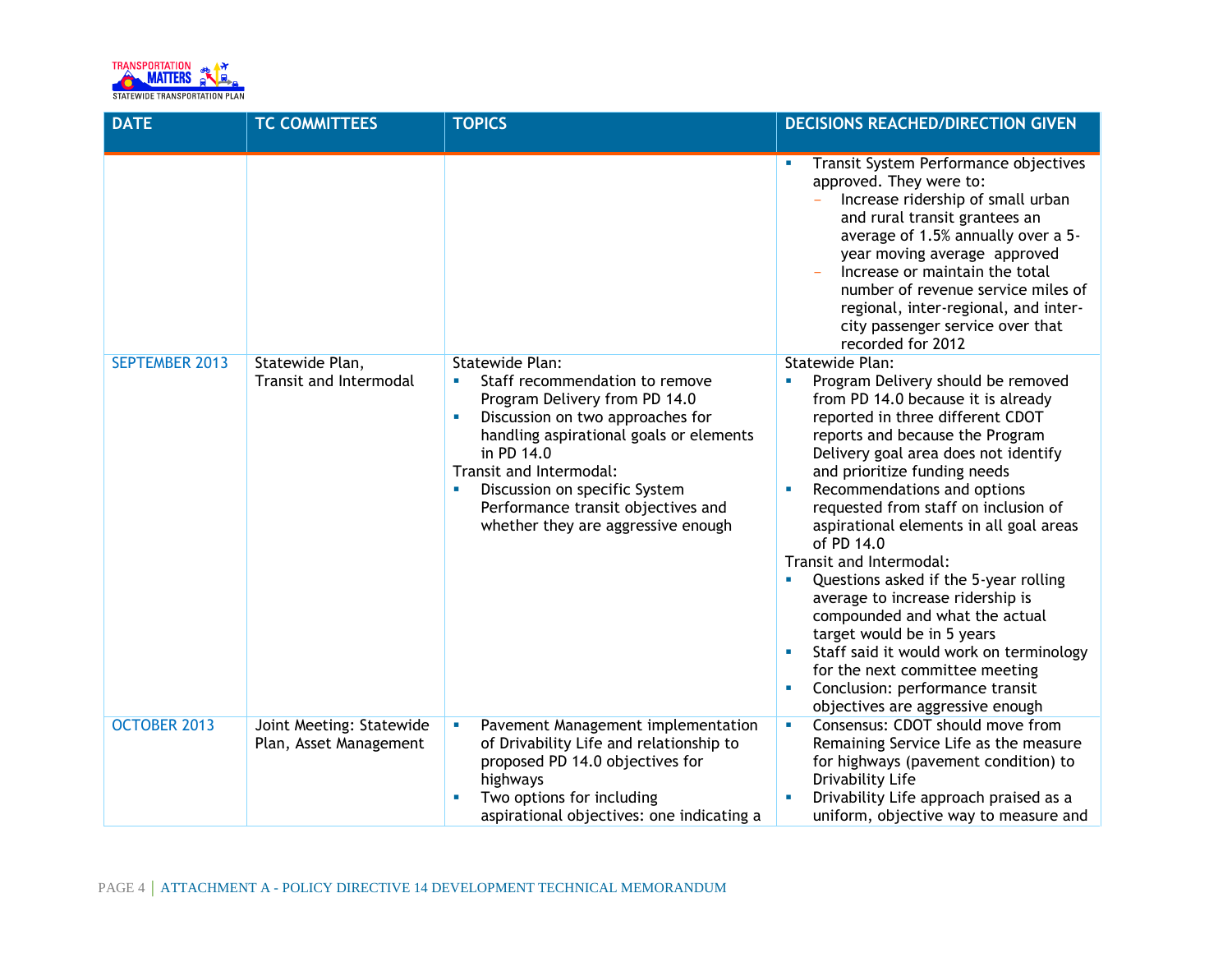

| <b>DATE</b>          | <b>TC COMMITTEES</b>                               | <b>TOPICS</b>                                                                                                                                                                                                                                                                                                                        | <b>DECISIONS REACHED/DIRECTION GIVEN</b>                                                                                                                                                                                                                                                                                                                                                                                                            |
|----------------------|----------------------------------------------------|--------------------------------------------------------------------------------------------------------------------------------------------------------------------------------------------------------------------------------------------------------------------------------------------------------------------------------------|-----------------------------------------------------------------------------------------------------------------------------------------------------------------------------------------------------------------------------------------------------------------------------------------------------------------------------------------------------------------------------------------------------------------------------------------------------|
|                      |                                                    | priority among the goal areas and<br>another setting aspirational objectives<br>for each goal area for more flexibility<br>PD 14.0 presented showing that all<br>objectives were selected but Drivability<br>Life for highways                                                                                                       | improve pavement condition<br>Aspirational objectives should be<br>a,<br>developed for each goal area so that<br>the Commission will have flexibility in<br>deciding how funds beyond what is<br>needed to accomplish objectives should<br>be spent                                                                                                                                                                                                 |
| <b>NOVEMBER 2013</b> | <b>Statewide Plan</b>                              | Review of aspirational objectives for<br>a.<br>each goal area<br>General structure and highlights of PD<br>ш<br>14.0 described<br>Adoption of PD 14.0 proposed in<br>ш<br>December<br>PD 14.0 presented with blank<br>ш<br>aspirational objectives for each goal<br>area                                                             | Aspirational objectives for each goal<br>Ľ.<br>area approved                                                                                                                                                                                                                                                                                                                                                                                        |
| <b>DECEMBER 2013</b> | Joint Meeting: Statewide<br>Plan, Asset Management | Review of PD 14.0 as it guides program<br>$\blacksquare$<br>distribution for the Statewide<br>Transportation Plan and possible impact<br>of MAP-21 rulemaking<br>Related to PD 14.0: Additional funds<br>ш<br>needed for Maintenance, Surface<br>Treatment and Bridge to reach PD 14.0<br>objectives                                 | General approval of the way staff<br>proposes to use PD 14.0 to guide<br>program distribution for the Statewide<br><b>Transportation Plan</b>                                                                                                                                                                                                                                                                                                       |
| <b>JANUARY 2014</b>  | Statewide Plan, Asset<br>Management                | <b>Statewide Plan:</b><br>Reviewed revised wording in Purpose<br>$\blacksquare$<br>and Policy sections, changing "direct" to<br>"guide" and "will" to "should" to make<br>PD 14.0 less directive.<br><b>Asset Management:</b><br>Related to PD 14.0: Overview of Risk-<br>Based Asset Management Plan, future<br>role for committee. | <b>Statewide Plan:</b><br>Approved changing "direct" to "guide"<br>and "will" to "should" in Purpose and<br>Policy sections<br><b>CDOT Executive Director Don Hunt</b><br>a,<br>suggested adoption of PD 14.0 might be<br>premature because FHWA rule making<br>to enact MAP-21 not completed and<br>some of the CDOT plans weren't done<br>either<br>Statewide Plan Committee members<br>seemed to agree with Don Hunt<br><b>Asset Management:</b> |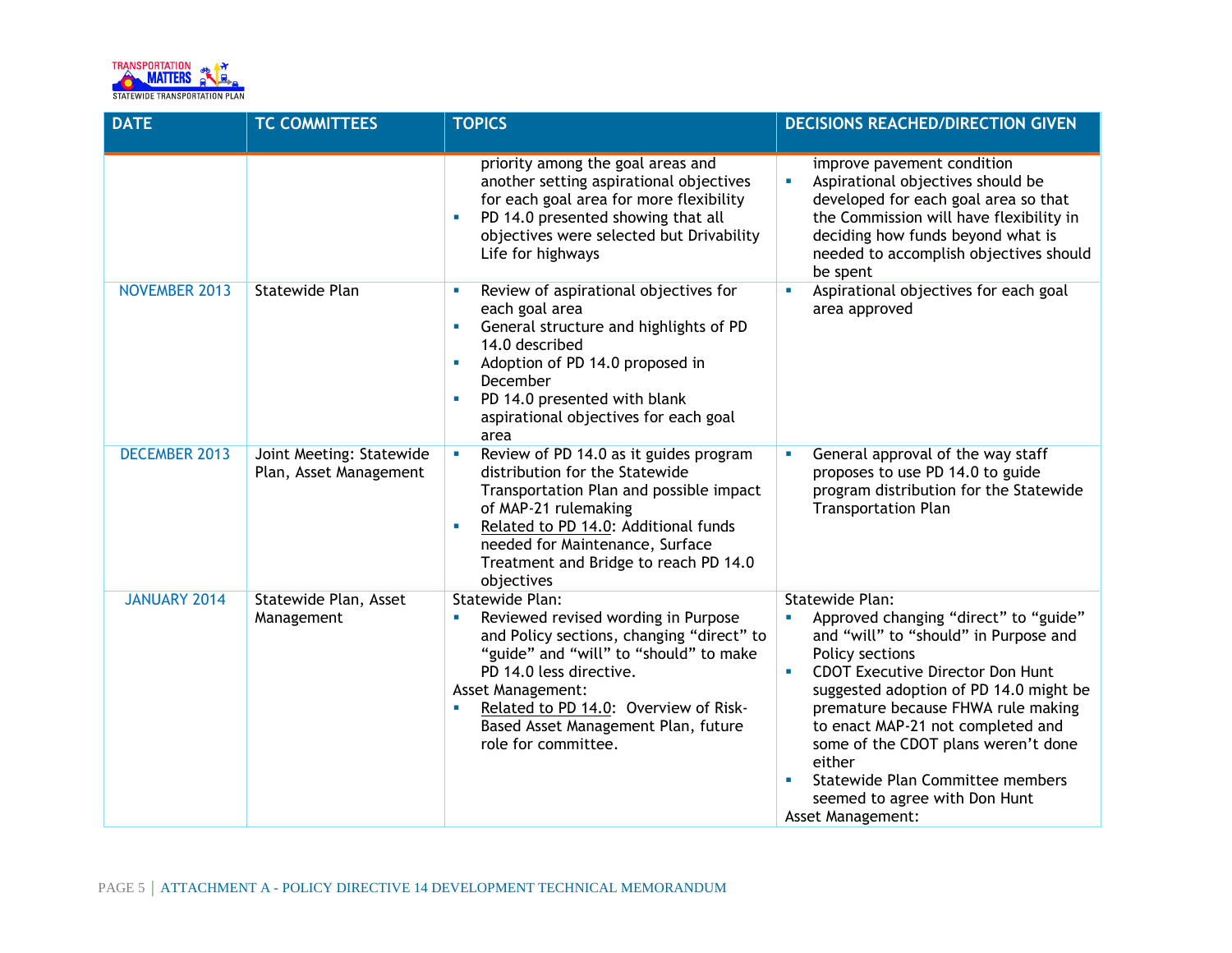

| <b>DATE</b>        | <b>TC COMMITTEES</b>                | <b>TOPICS</b>                                                                                                             | <b>DECISIONS REACHED/DIRECTION GIVEN</b>                                                                                                                                                                                                                                                                                                                                                                                                                                                                                                                                                                                                                                                                               |
|--------------------|-------------------------------------|---------------------------------------------------------------------------------------------------------------------------|------------------------------------------------------------------------------------------------------------------------------------------------------------------------------------------------------------------------------------------------------------------------------------------------------------------------------------------------------------------------------------------------------------------------------------------------------------------------------------------------------------------------------------------------------------------------------------------------------------------------------------------------------------------------------------------------------------------------|
|                    |                                     |                                                                                                                           | Risk-Based Asset Management Plan is a<br>$\mathcal{L}_{\mathcal{A}}$<br>good resource, but needs a few<br>changes before it goes to FHWA for<br>review. The changes include:<br>Redo the organizational chart so<br>that it's clear that the Asset<br>Management Committee is<br>directing asset management at<br><b>CDOT</b><br>Prepare a separate synopsis of the<br>plan for the TC<br>Rewrite the Executive Summary so<br>that it clearly states what the plan<br>includes and recommends<br>Include latest program distribution<br>information<br>Agreed that the purpose of the<br>$\mathcal{L}_{\mathcal{A}}$<br>committee - to oversee asset<br>management activities at CDOT - is<br>more important than ever |
| <b>JUNE 2014</b>   | Statewide Plan, Asset<br>Management | <b>Statewide Plan:</b><br>Status of PD 14.0 and potential revisions<br>Asset Management:<br>Refinements of PD 14.0 coming | <b>Statewide Plan:</b><br>Question asked about why PD 14.0<br>$\overline{\phantom{a}}$<br>doesn't include rail, which is one of the<br>transportation modes<br>Asset Management:<br>Staff requested to develop a level of<br>effort analysis and timeline for<br>developing asset management<br>objectives that are currently missing<br>from PD 14.0: walls, tunnels,<br>rockfall/geohazards, signals, and a<br>fiscally constrained target for road<br>equipment)                                                                                                                                                                                                                                                    |
| <b>AUGUST 2014</b> | Asset Management                    | Related to PD 14.0: Update on<br>×<br>performance metrics and targets not<br>listed in Table 4.1 in Risk-Based Asset      | Request made for an AIMS budget<br>recommendation for pavement, bridge,<br>buildings, ITS, road equipment, and                                                                                                                                                                                                                                                                                                                                                                                                                                                                                                                                                                                                         |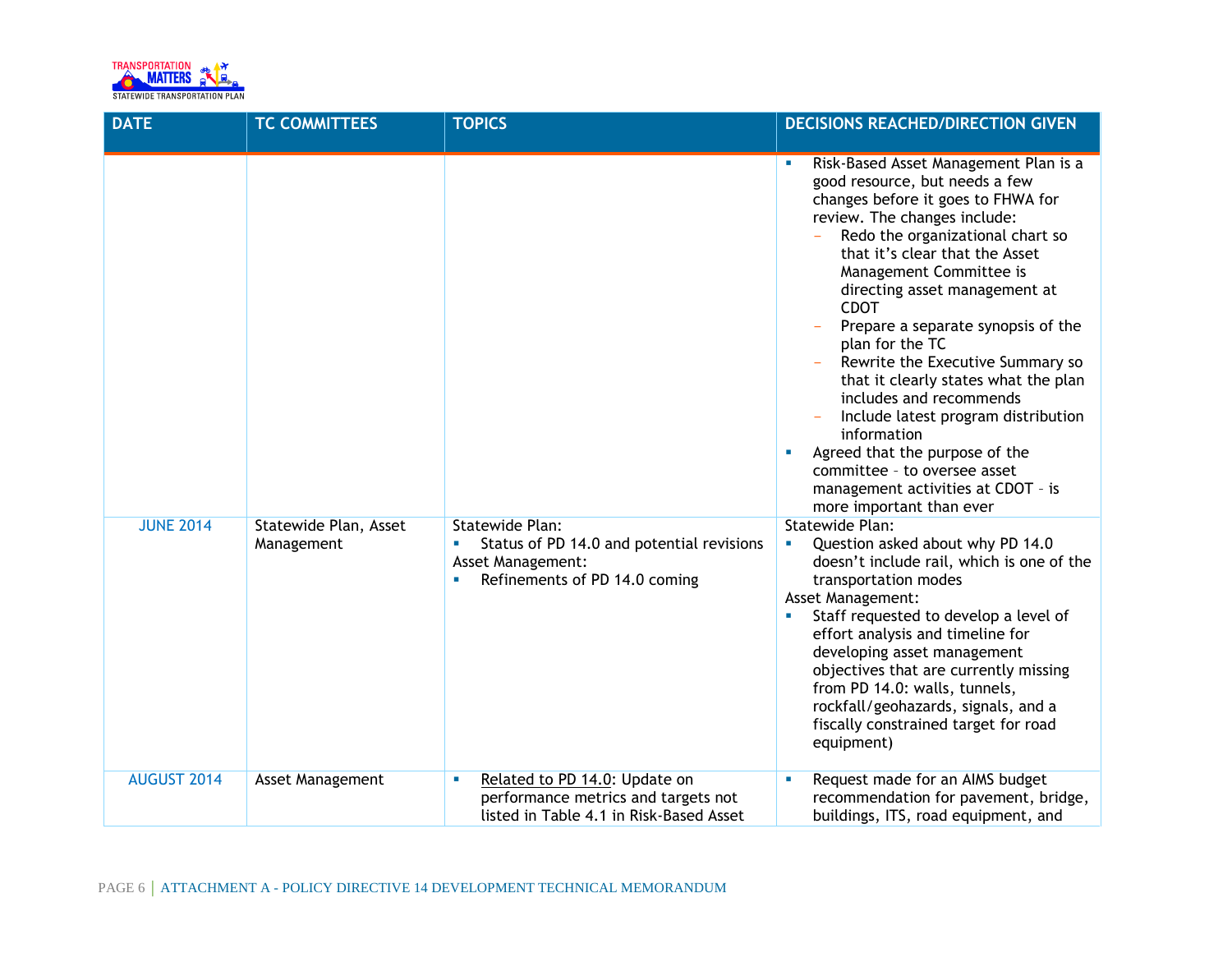

| <b>DATE</b>         | <b>TC COMMITTEES</b>                                     | <b>TOPICS</b>                                                                                                                                                                                                                                                                                                                    | <b>DECISIONS REACHED/DIRECTION GIVEN</b>                                                                                                                                                                                                                                                                                                                                                                                                                                                                                                                                                                                                                                                                                                                                                             |
|---------------------|----------------------------------------------------------|----------------------------------------------------------------------------------------------------------------------------------------------------------------------------------------------------------------------------------------------------------------------------------------------------------------------------------|------------------------------------------------------------------------------------------------------------------------------------------------------------------------------------------------------------------------------------------------------------------------------------------------------------------------------------------------------------------------------------------------------------------------------------------------------------------------------------------------------------------------------------------------------------------------------------------------------------------------------------------------------------------------------------------------------------------------------------------------------------------------------------------------------|
|                     |                                                          | Management Plan (walls, traffic signals;<br>metrics for walls, geohazard both<br>expected to be complete in September)                                                                                                                                                                                                           | culverts at the next committee<br>meeting                                                                                                                                                                                                                                                                                                                                                                                                                                                                                                                                                                                                                                                                                                                                                            |
| OCTOBER 2014        | Transit and Intermodal,<br>Statewide Plan                | Transit and Intermodal:<br>Proposed bicycle and pedestrian<br>measures and objectives for Safety and<br>System Performance goal areas<br><b>Statewide Plan:</b><br>Revisions to Safety measures and<br>п<br>objectives due to new definition of<br>serious injuries and safety data analyses<br>of Strategic Highway Safety Plan | Transit and Intermodal:<br>Safety objectives for bike and<br>pedestrian approved<br>Agreement that moving to annual,<br>rather than 5-year moving averages, a<br>good approach due to the complexity<br>of communicating the averages and<br>lack of data<br>General agreement to proposal to<br>×<br>develop data for System Performance<br>bike-ped objectives through facility<br>inventory, bike travel model, and Level<br>of Service categorization for bike/ped<br>facilities<br>Statewide Plan:<br>Approved these revisions to safety<br>objectives:<br>Annual reduction objectives rather<br>than 5-year averages<br>2008 as the baseline for number of<br>fatalities<br>2013 as the baseline for the other<br>safety objectives (fatality rate,<br>number and rate of serious<br>injuries) |
| <b>JANUARY 2015</b> | Joint Meeting: Statewide<br>Plan and Asset<br>Management | Proposed additional objectives for<br>×<br>bridges and other assets (buildings, ITS,<br>roadway equipment, culverts, geohazard<br>sites, tunnels, traffic signals, and walls)<br>New or revised sections of PD 14.0.0<br>ш<br>reviewed<br>Infrastructure Condition for<br>incorporation of additional measures<br>and objectives | Agreed that other assets table updated<br>$\mathcal{L}_{\mathcal{A}}$<br>from Risk-Based Asset Management<br>Plan should be attached to PD 14.0<br>Agreed that Planning Principles section<br>should be removed from PD 14.0<br>Agreed to revised objectives for System<br>Performance<br>PD 14.0 should have something about<br>freight rail, if only that it will be added                                                                                                                                                                                                                                                                                                                                                                                                                         |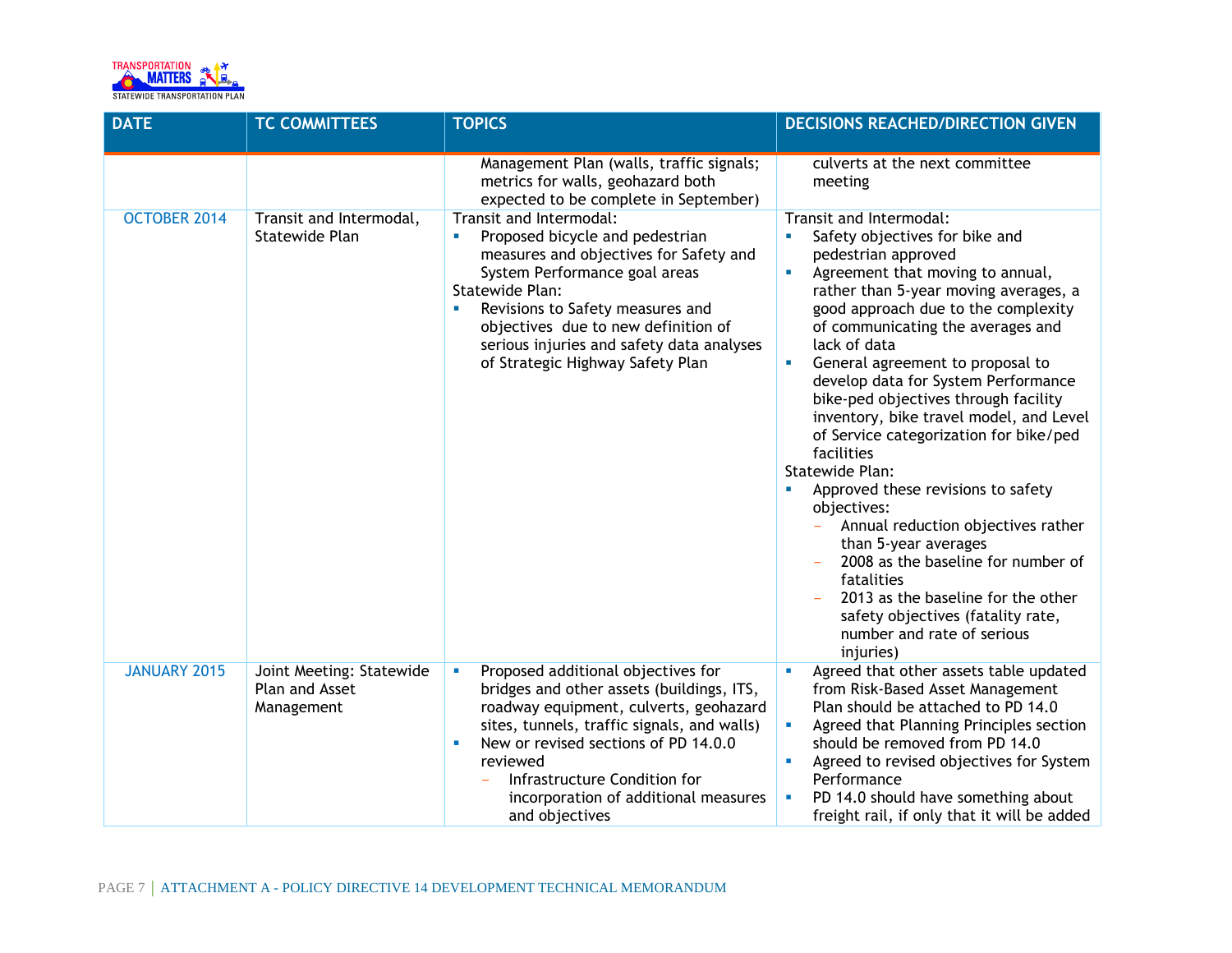

| <b>DATE</b>   | <b>TC COMMITTEES</b>                     | <b>TOPICS</b>                                                                                                                                         | <b>DECISIONS REACHED/DIRECTION GIVEN</b>                                                                                                                                                                  |
|---------------|------------------------------------------|-------------------------------------------------------------------------------------------------------------------------------------------------------|-----------------------------------------------------------------------------------------------------------------------------------------------------------------------------------------------------------|
|               |                                          | Revised objectives for System<br>Performance<br>Deletion of planning principles<br>$\overline{\phantom{a}}$<br>Future adoption of PD 14.0<br><b>I</b> | later under Safety<br>Statewide Plan Committee<br>recommended adoption of the updated<br>PD 14.0 by the full Transportation<br>Commission in February 2015                                                |
| FEBRUARY 2015 | <b>Full Transportation</b><br>Commission | Adoption of PD 14.0<br><b>I</b><br>Repeal of PD 13.0 "Colorado Department<br>of Transportation Statewide<br>Transportation Operating Principles"      | PD 14.0 unanimously adopted.<br>п<br>PD 13.0 unanimously repealed because<br>the operating principles were either<br>incorporated in PD 14.0 or were<br>included in the Statewide<br>Transportation Plan. |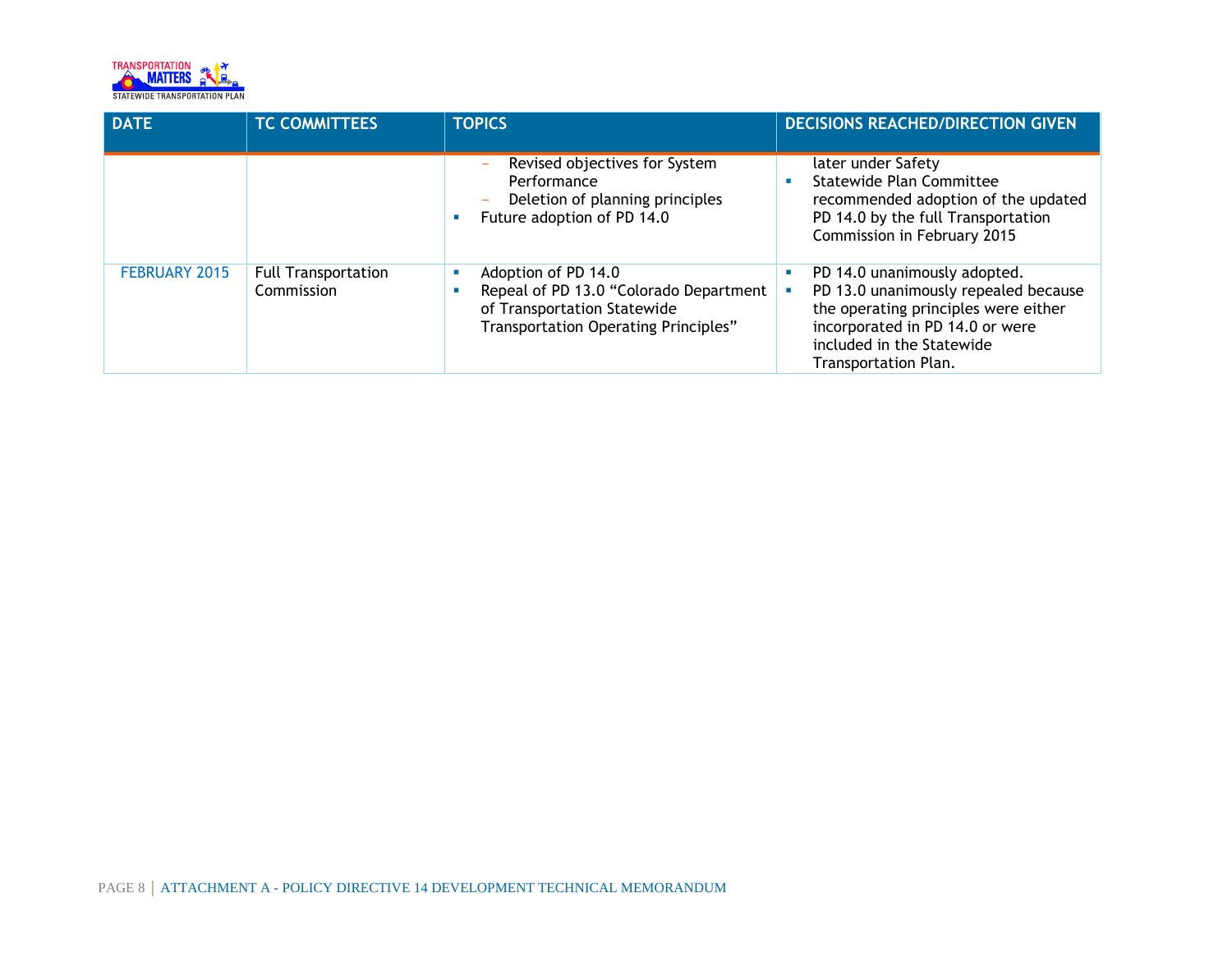# ATTACHMENT B

Policy Directive 14.0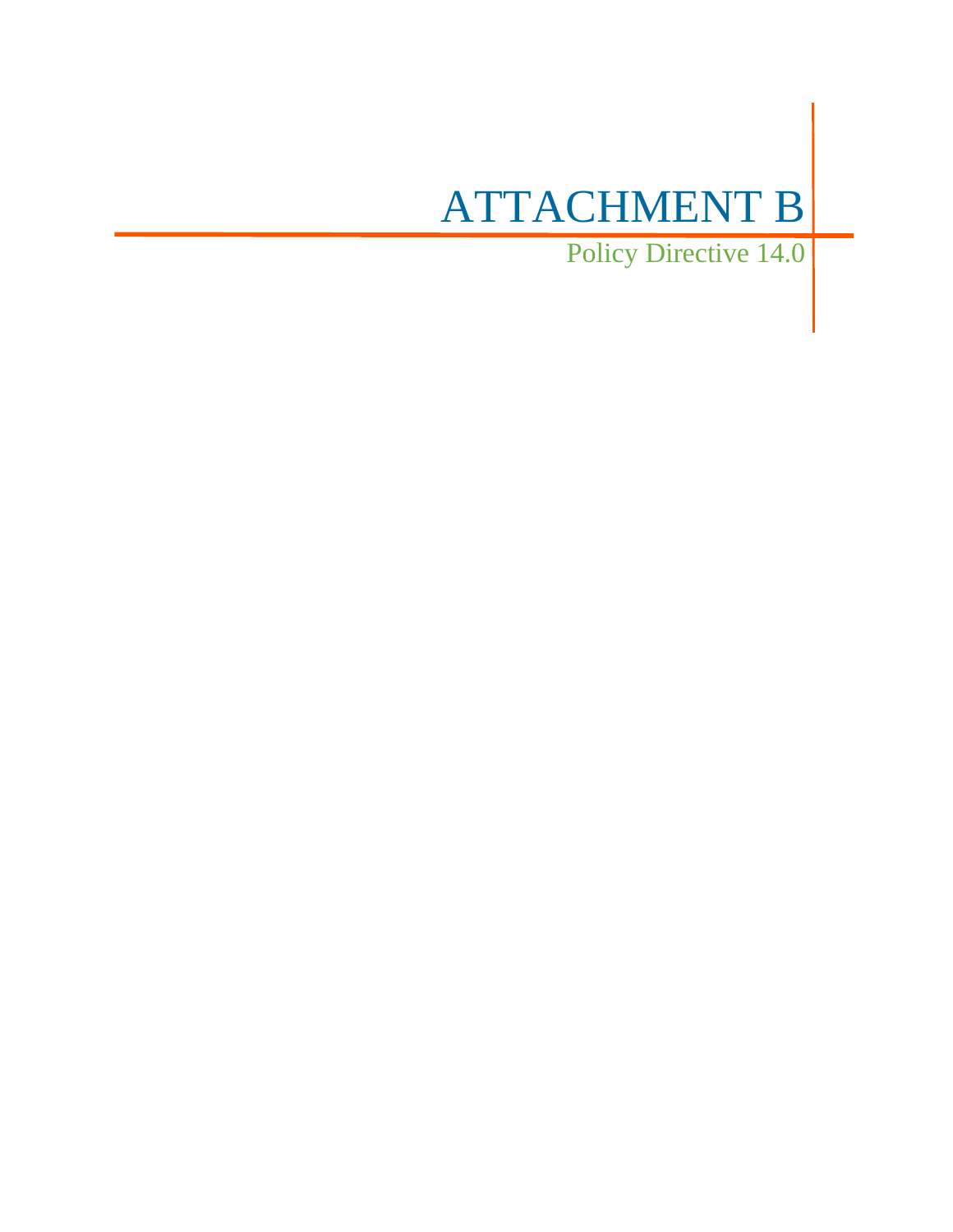

| <b>COLORADO DEPARTMENT OF</b><br><b>TRANSPORTATION</b>                  |  | <b>POLICY DIRECTIVE</b><br>$\sqcap$ PROCEDURAL DIRECTIVE |  |      |
|-------------------------------------------------------------------------|--|----------------------------------------------------------|--|------|
| Subject<br><b>Policy Guiding Statewide Plan Development</b>             |  |                                                          |  | 14.0 |
| <b>Originating Office</b><br>Effective<br><b>Supersedes</b><br>03/20/08 |  | <b>Division of Transportation Development</b>            |  |      |

## **I. Purpose**

This Policy Directive provides an overall framework for the transportation planning process through which a multimodal, comprehensive Statewide Transportation Plan will be developed and implemented. With limited funding available, the Colorado Department of Transportation (CDOT) has developed a vision for the Statewide Transportation Plan that guides investment for Colorado's multimodal transportation system and that balances:

- **Preservation and maintenance, and incorporation of risk-based asset management,**
- **Efficient system operations and management practices,**
- **Capacity improvements, and**
- **Incorporation of safety in all areas**

Policy Directive 14.0 performance objectives will guide the distribution of resources in the Statewide Transportation Plan, the Statewide Transportation Improvement Program, and the annual budget. This Policy Directive will be revised, as needed, to update performance objectives or incorporate additional goal areas.

# **II. Authority**

23 United States Code (U.S.C.) 134, 135 and 450, PL 112-141 ("Moving Ahead for Progress in the 21<sup>st</sup> Century" or "MAP-21), and its implementing regulations.

§ 43-1-106(8)(a), C.R.S. Transportation Commission

§ 43-1-1103, C.R.S. Transportation planning

Transportation Commission Rules Governing the Statewide Transportation Planning Process and Transportation Planning Regions (2 CCR 601-22)

# **III. Applicability**

This Policy Directive applies to all CDOT Divisions and Regions involved in implementing the Statewide Transportation Plan in cooperation with CDOT's planning partners: the 10 rural Transportation Planning Regions and the five Metropolitan Planning Organizations.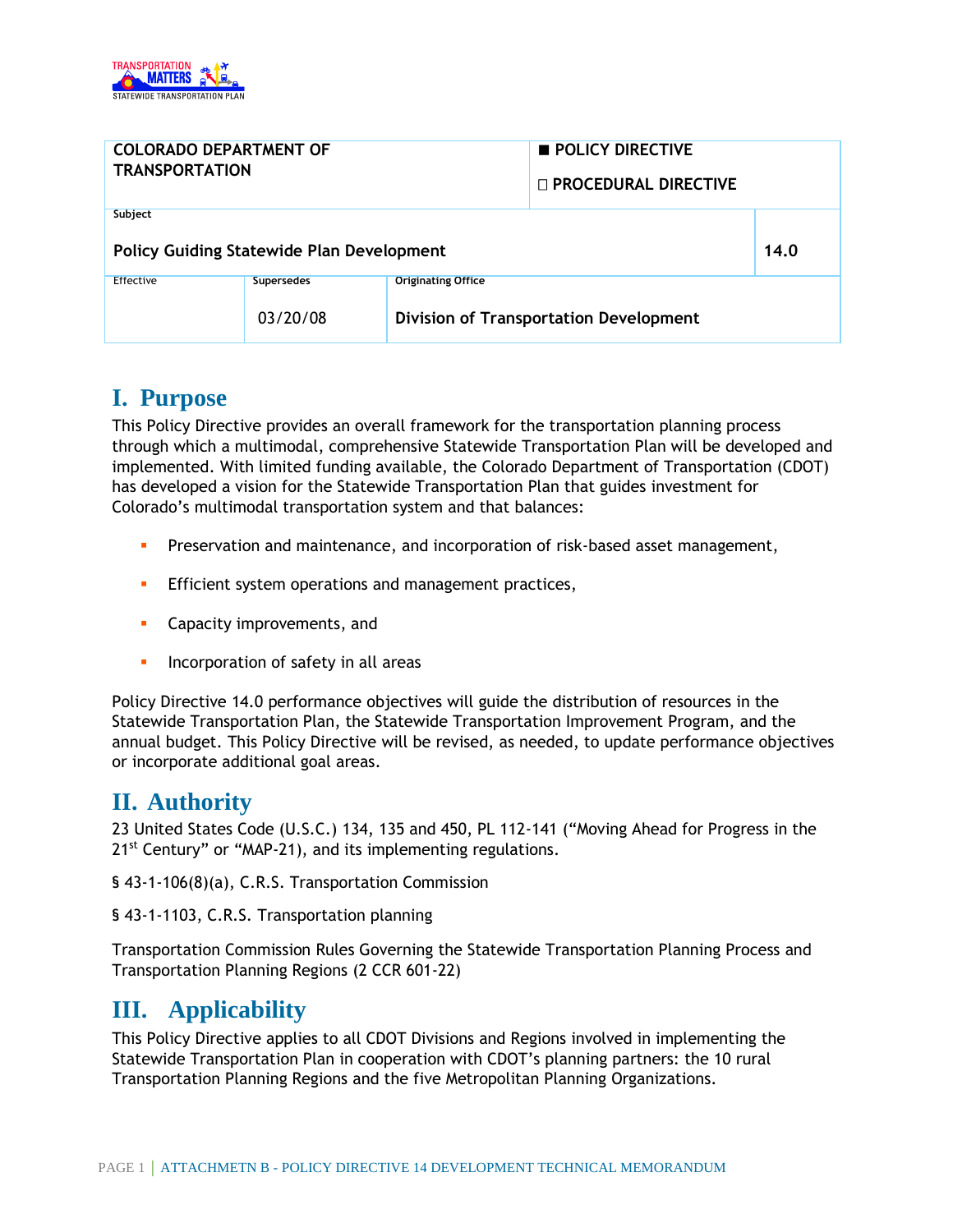

# **IV. Definitions**

"Aspirational Objectives" are those objectives, or targets, toward which CDOT may strive if CDOT receives revenues beyond those projected.

"Drivability Life" is an indication in years of how long a highway will have acceptable driving conditions based on an assessment of smoothness, pavement distress, and safety. Drivability Life implements traffic volume based categories, and associated category drivability condition standards and allowed pavement treatments. Unacceptable driving condition is specific to each traffic volume based category and means drivers must reduce speeds to compensate for poor conditions, navigate around damaged pavement, or endure intolerably rough rides. The Risk-Based Asset Management Plan identifies three categories of Drivability Life: High (greater than 10 years of Drivability Life remaining); Moderate (4-10 years); and Low (3 or fewer years).

"Geohazards" are geologic hazards that affect the transportation system and include debris flow, embankment distress, landslides, rockfall, rockslides, and sink holes.

"National Highway System" (NHS) is a federally designated system of roadways important to the nation's economy, defense, and mobility. The NHS includes Interstate highways as well as other roadways. Not all NHS roadways are part of the state highway system.

"Maintenance Level of Service" (MLOS) is a qualitative measure describing operational conditions on the roadway. Overall maintenance level of service is a combined grade for nine maintenance program areas. For snow and ice control, the LOS B level includes maintaining high levels of mobility as much as possible, and proactive avalanche control.

"Performance Measures" are the ways that direction toward a goal is measured.

"Performance Objectives" are the specific targets for a performance measure that an organization intends to meet to make progress toward a goal.

"Planning Time Index" (PTI) is a measure of travel time reliability. For this performance measure it is defined as the 95th percentile travel time divided by travel time at free-flow speed. In general terms, it identifies the extra time needed to arrive on-time for a trip 19 times out of 20. For example, for a PTI95 of 1.5, a worker should plan 45 minutes for a trip that takes 30 minutes in free flow conditions (30 minutes  $x 1.5 = 45$  minutes) to be on-time 19 out of 20 times (which would mean the worker would be late only one of the 20 work days in a month).

"Revenue Service Miles" are the miles of service operated by transit vehicles and available to the general public.

"Serious Injuries" are evident incapacitating injuries which prevent injured persons from walking, driving or normally continuing the activities they were capable of performing before being injured in traffic crashes.

"Vehicle Miles Traveled" (VMT) is a measurement of miles traveled by vehicles obtained by multiplying the Annual Average Daily Traffic (AADT) count by the length of the roadway segment.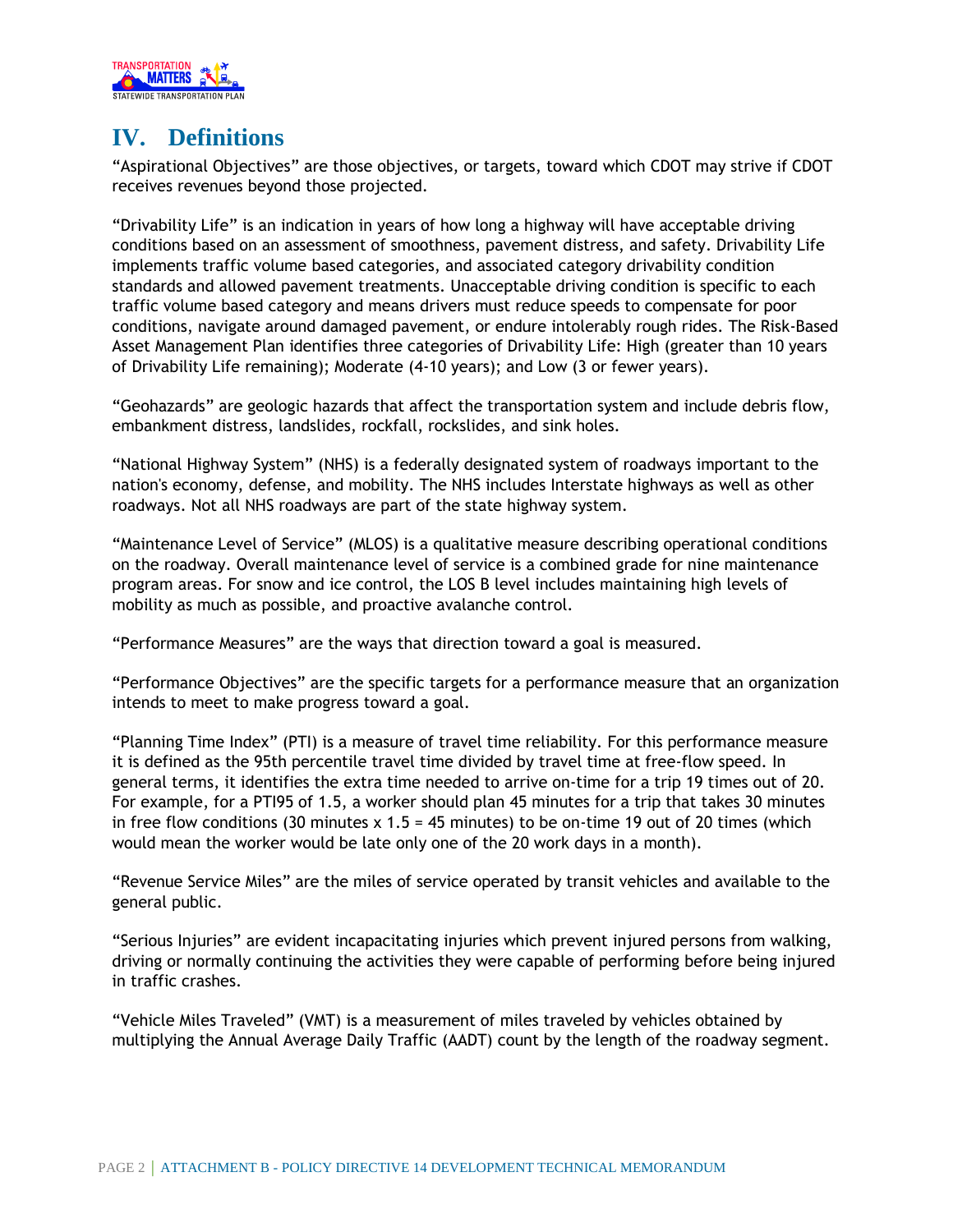

# **V. Policy 1. Policy**

It shall be the policy of CDOT that the Statewide Transportation Plan and statewide performance objectives stated herein will guide distribution of financial resources to meet or make progress toward objectives in four goal areas: safety, infrastructure condition, system performance, and maintenance. Financial resources should be directed toward achieving the objectives within the first 10 years of the planning horizon (2016-2025). Projects should be selected to support the goals and objectives and will be included in the Statewide Transportation Improvement Program (STIP). Annual budget decisions will be guided by these performance objectives as well as CDOT's Risk Based Asset Management Plan. Prior to funding new initiatives, funds should be directed to achieving the objectives in each area while recognizing constraints on some funding sources. Aspirational objectives guide the use of funds received that are above baseline revenue projections.

### **2. Goals.**

PD 14.0 goals guide development of the multimodal Statewide Transportation Plan and of performance objectives. The goals are:

- SAFETY Moving Colorado toward zero deaths by reducing traffic-related deaths and serious injuries by one-half by 2030.
- **INFRASTRUCTURE CONDITION Preserve the transportation infrastructure condition to ensure** safety and mobility at a least life cycle cost.
- SYSTEM PERFORMANCE Improve system reliability and reduce congestion, primarily through operational strategies and secondarily through the addition of capacity. Support opportunities for mode choice.
- MAINTENANCE Annually maintain CDOT's roadways and facilities to minimize the need for replacement or rehabilitation.

PD 14.0 and Statewide Plan Goals are in alignment with the MAP-21 National Goals. For the Statewide Plan, goals are expressed in more public-friendly terms and include: Safety, Mobility (System Performance in PD 14.0), Economic Vitality (not yet identified in PD 14.0), and Maintaining the System (Infrastructure Condition and Maintenance in PD 14.0).

## **3. Performance Measures and Objectives.**

Performance measures describe how statewide success will be evaluated and performance objectives establish statewide achievement levels which are used to direct investment decisions primarily focused on a 10-year planning horizon (2016-2025). Explanations of how the objectives will be measured and budget categories- Maintain, Maximize, Expand, and Pass-Through Funds/Multi-Modal Grants- that fund the four goal areas are listed below with the appropriate goals.

#### **a) Highway Safety**

The highway safety objectives (with the exception of the economic impact of crashes objectives) were set after studying trends from 2008 through 2013. Safety measures and objectives apply to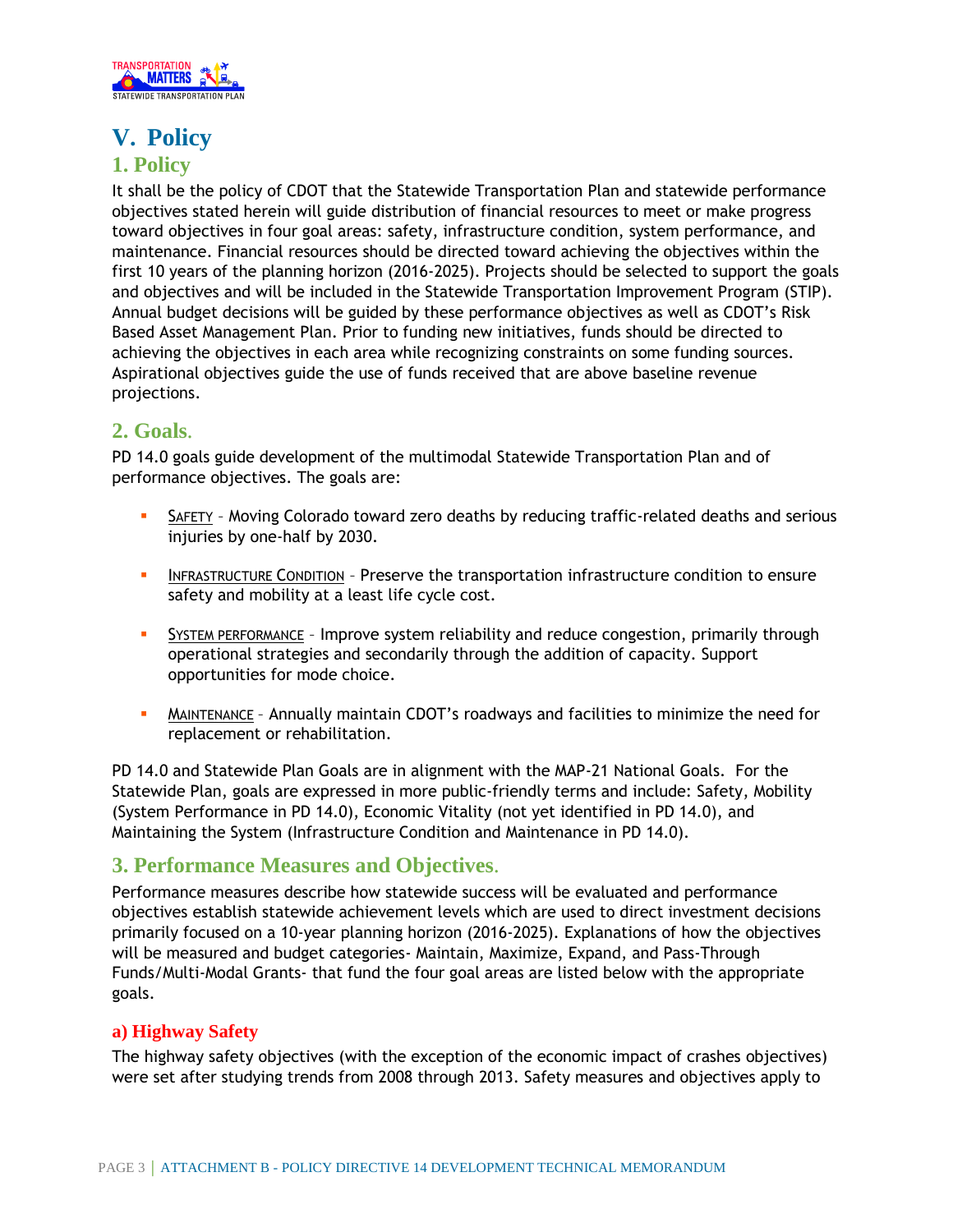

*all* roads in the state. The other safety measures and objectives in this section are subsets of the highway measures and objectives. The budget categories that fund Safety are Maintain, Maximize, and Expand.

#### *(1) All Highways*

MEASURES:

OBJECTIVES:

- Reduce fatalities by 12 per year from 548 in 2008 to 344 in 2025. Bullet 2
- Reduce the fatality rate per 100 million VMT by 0.02 per year from 1.03 in 2013 to 0.79 in 2025.
- Reduce serious injuries by 90 per year from 3,200 in 2013 to 2,120 in 2025.
- Reduce the serious injury rate by 0.2 per 100 million VMT per year from 6.86 in 2013 to 4.46 in 2025.
- Reduce the economic impact of crashes annually by 1% over the previous calendar year.

ASPIRATIONAL OBJECTIVE:

Reduce the fatality rate per 100 million VMT to 0.75 in 2025.

#### *(2) Bike and Pedestrian*

MEASURES:

- Number of bicyclist and pedestrian fatalities involving motorized vehicles
- Number of bicyclist and pedestrian serious injuries involving motorized vehicles

OB **IFCTIVES**:

- Re duce the number of bicyclist and pedestrian fatalities involving motorized vehicles from 67 in 2013 to 47 in 2025.
- Reduce the number of bicyclist and pedestrian serious injuries involving motorized vehicles from 469 in 2013 to 311 in 2025.

#### **b) Infrastructure Condition**

The infrastructure condition objectives for highways and bridges are intended to be achieved or maintained over the first 10 years of the planning horizon (2016-2025). The budget category that funds Infrastructure Condition is Maintain, except for Transit which is funded with Pass-Through Funds/Multi-Modal Grants.

#### *(1) Bridges*

MEASURES:

- Condition of National Highway System (NHS) bridges
- Condition of state highway bridges
- Risk-Based Asset Management Plan measures for bridges (See Appendix A for additional bridge measures.)

OBJECTIVES: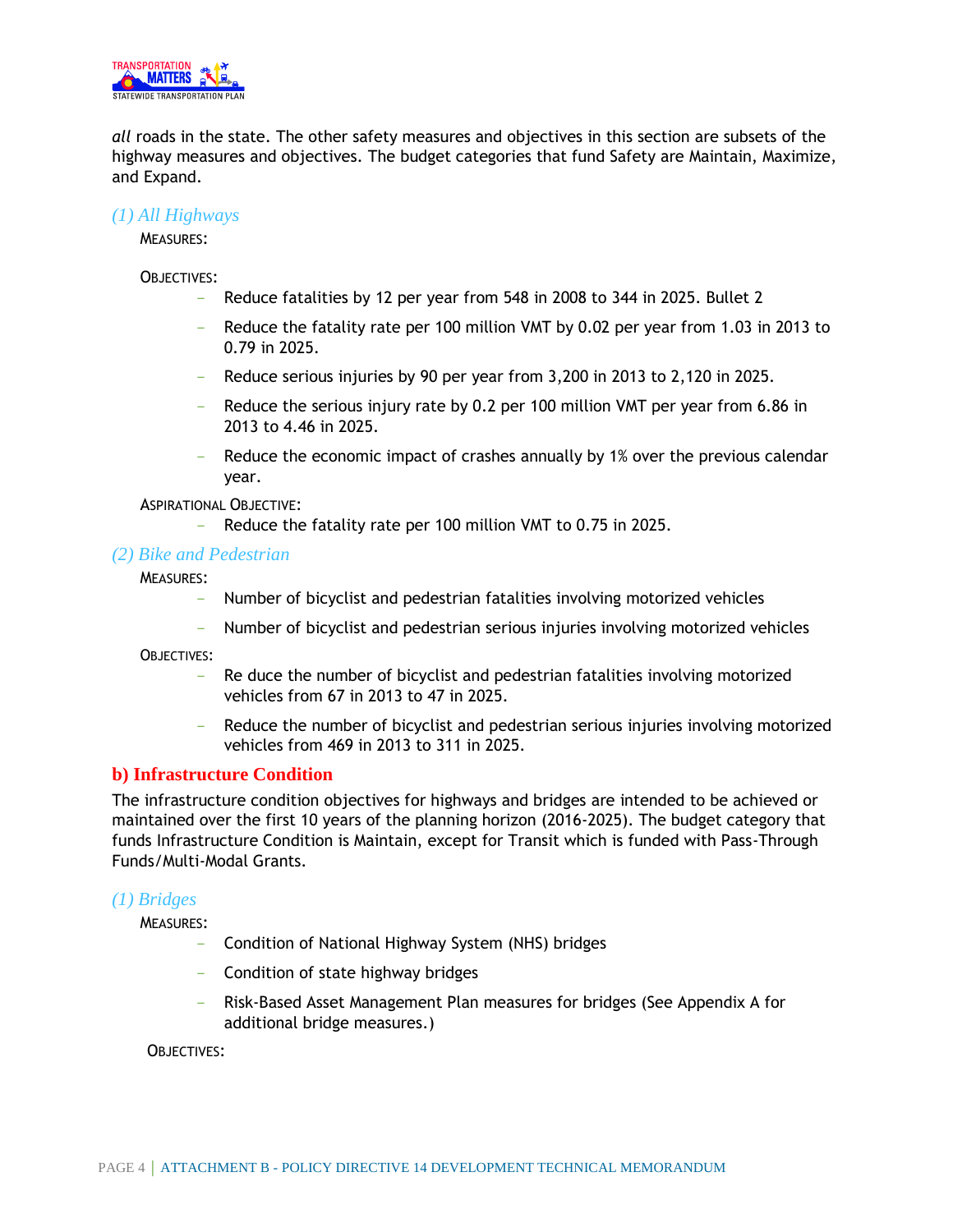

- Maintain the percent of NHS total bridge deck area that is not structurally deficient at or above 90%.
- Maintain the percent of state highway total bridge deck area that is not structurally deficient at or above 90%.
- Meet bridge objectives in the Risk-Based Asset Management Plan. (See Appendix A for additional bridge objectives.)

ASPIRATIONAL OBJECTIVES:

- Achieve the percent of NHS total bridge deck area that is not structurally deficient at or above 95%.

#### *(2) Highways*

MEASURES:

- Pavement condition of the Interstate System
- Pavement condition of the NHS, excluding Interstates
- Pavement condition of the state highway system

#### OBJECTIVES:

- Achieve 80% High/Moderate Drivability Life for Interstates based on condition standards and treatments set for traffic volume categories.
- Achieve 80% High/ Moderate Drivability Life for NHS, excluding Interstates, based on condition standards and treatments set for traffic volume categories.
- Achieve 80% High/Moderate Drivability Life for the state highway system based on condition standards and treatments set for traffic volume categories.

#### ASPIRATIONAL OBJECTIVES:

- Achieve 90% High/Moderate Drivability Life for Interstates based on condition standards and treatments set for traffic volume categories.
- Achieve 90% High/ Moderate Drivability Life for NHS, excluding Interstates, based on condition standards and treatments set for traffic volume categories.

#### *(3) Other Assets*

MEASURE:

- Risk-Based Asset Management Plan measures for other assets (See Appendix A for measures for buildings, Intelligent Transportation Systems (ITS) equipment, roadway fleet, culverts, geohazards, tunnels, traffic signals, and walls.)

#### OBJECTIVE:

- Meet objectives in the Risk-Based Asset Management Plan (See Appendix A for objectives for buildings, ITS equipment, roadway fleet, culverts, geohazards, tunnels, traffic signals, and walls.)

#### *(4) Transit*

#### MEASURE:

- Transit Asset Condition

#### OBJECTIVES: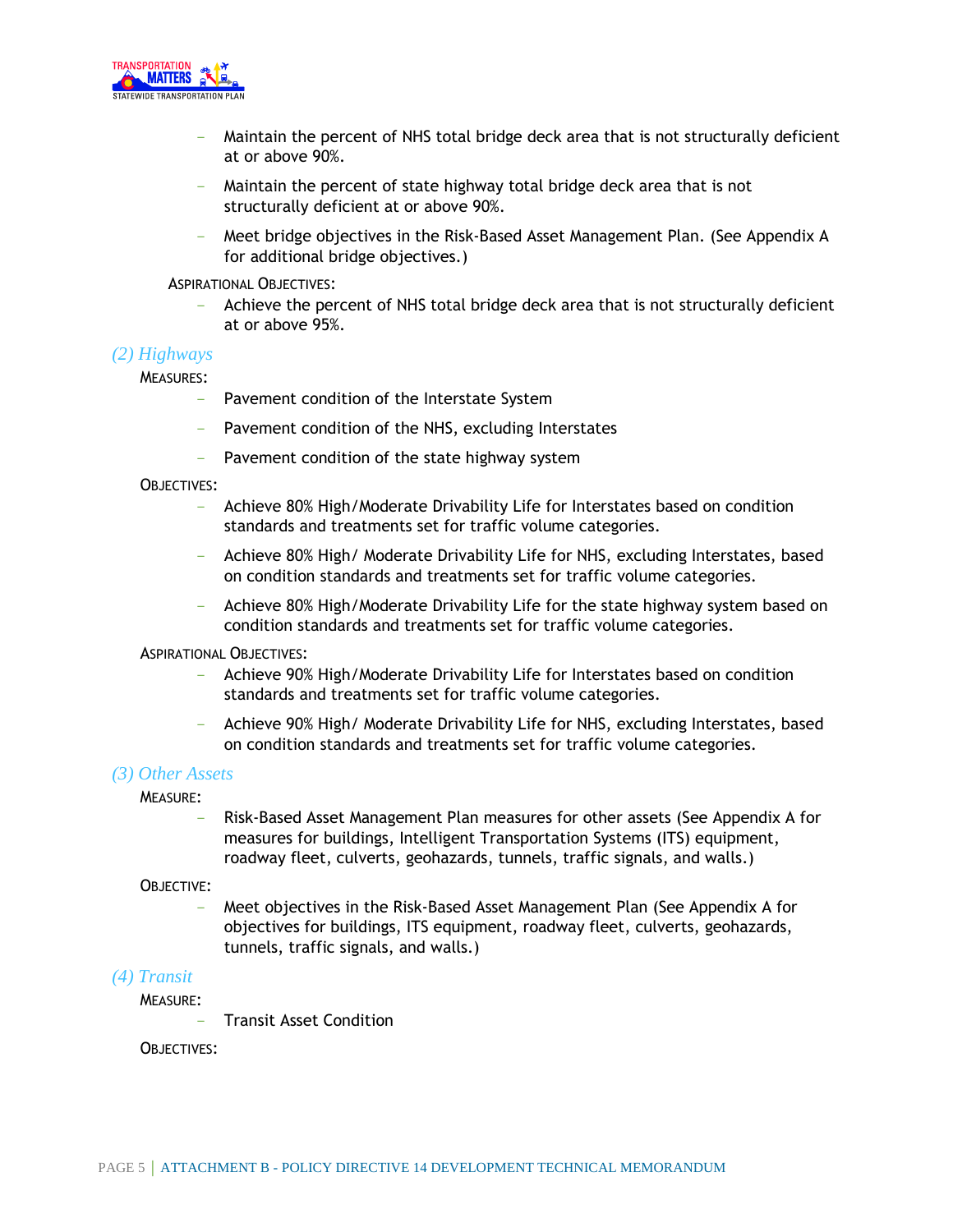

- Maintain the percentage of vehicles in the rural Colorado transit fleet to no less than 65% operating in fair, good, or excellent condition, per Federal Transit Administration definitions.
- Ensure that all CDOT transit grantees have Asset Management Plans in place for state or federally funded vehicles, buildings and equipment by 2017.

ASPIRATIONAL OBJECTIVE:

- Increase the percentage of vehicles in the rural Colorado transit fleet to no less than 70% operating in fair, good, or excellent condition, per Federal Transit Administration definitions.

#### **c) System Performance**

The system performance objectives for Interstates, NHS and State Highway system are intended to be achieved within the first 10 years (2016-2025) of the planning horizon. The system performance objectives for transit begin in 2012 either for a five-year rolling average or as the baseline year. The budget categories that fund System Performance are Maximize, Expand, and Pass-Through Funds/Multi-Modal Grants.

#### *(1) Interstates, NHS and State Highway system*

MEASURES:

- Interstate Performance Planning Time Index (PTI)
- NHS Performance excluding Interstates PTI
- Colorado Freight Corridors Performance PTI

OBJECTIVES:

- Prevent the spread of congestion by maintaining a PTI of 1.25 or less on 90% or greater of Interstate centerline miles.
- Prevent the spread of congestion by maintaining a PTI of 1.08 or less on 90% or greater of NHS centerline miles, excluding Interstates.
- Prevent the spread of congestion by maintaining a PTI of 1.25 or less on 90% or greater of Colorado Freight Corridor centerline miles.

-

#### *(2) Transit*

MEASURES:

- Transit Utilization Ridership statewide for small urban and rural "transit grantees"
- Transit Connectivity Revenue service miles provided

OBJECTIVES:

- Increase ridership of small urban and rural transit grantees by at least an average of 1.5% statewide over a five-year period beginning with 2012.
- Maintain or increase the total number of revenue service miles of regional, interregional, and inter-city passenger service over that recorded for 2012.

ASPIRATIONAL OBJECTIVES: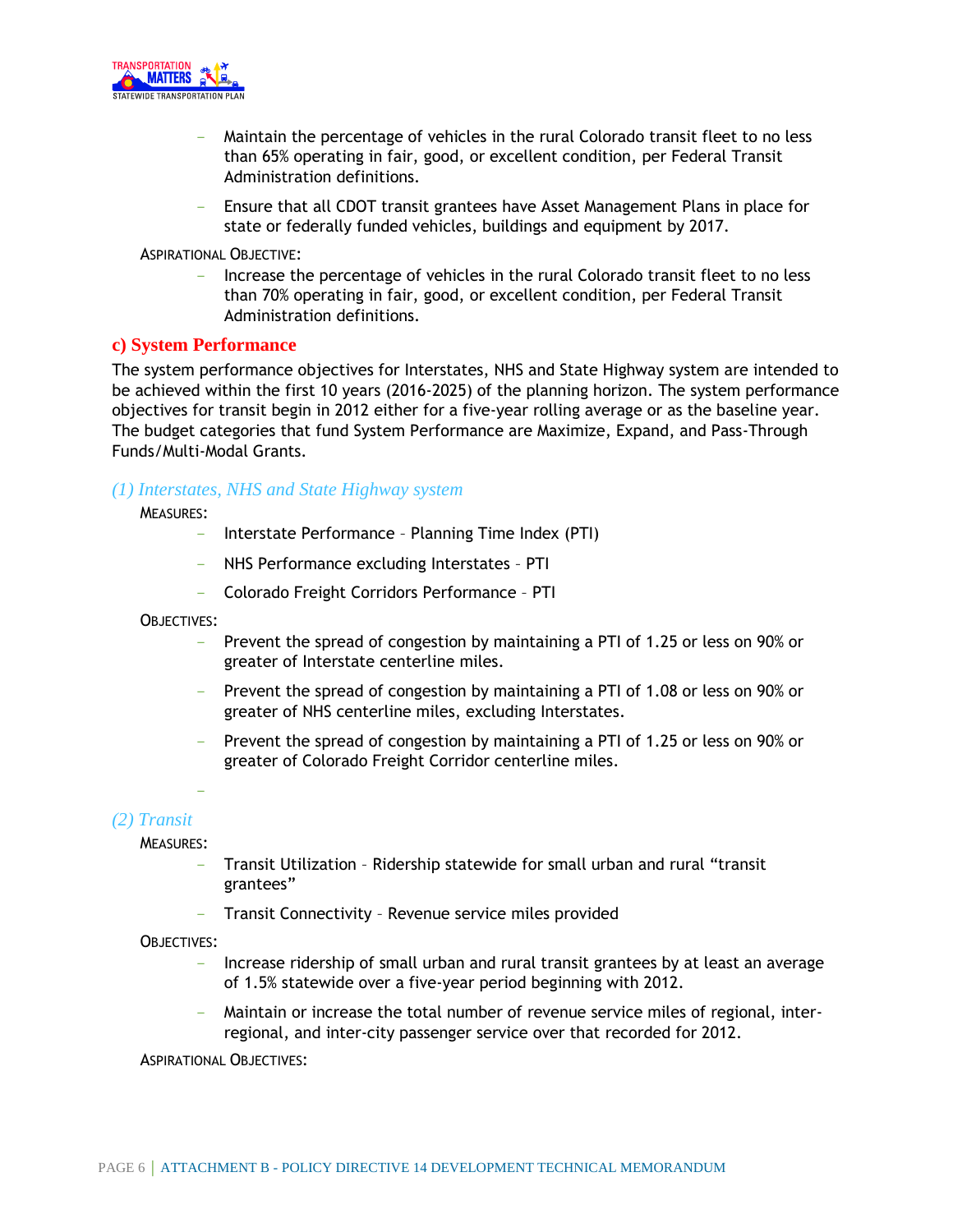

- Increase ridership of small urban and rural transit grantees by at least an average of 1.7% statewide over a five-year period beginning with 2012.
- Increase the statewide total number of revenue service miles of regional, interregional, and inter-city passenger service by at least an average 1.7% over a fiveyear period beginning with 2012.

#### **d) Maintenance**

Maintenance objectives are established based on annual funding levels and measured annually. The budget category that funds Maintenance is Maintain.

MEASURES:

- Level of Service (LOS) for snow and ice removal
- Overall Maintenance Level of Service (MLOS) for the state highway system

OBJECTIVES:

- Maintain a LOS B grade for snow and ice removal.
- Maintain an overall MLOS B minus grade for the state highway system.

ASPIRATIONAL OBJECTIVES:

- Achieve a LOS B+ grade for snow and ice removal.
- Achieve an overall Maintenance LOS B grade for the state highway system.

## **VI. Documents Referenced in this Policy Directive**

**Appendix "A" "**CDOT Risk-Based Asset Management Plan Performance Measures and Objectives"

## **VII. Implementation Plan**

Additional measures and objectives are planned or currently under development. As additional measures and objectives are finalized they will be brought forward for consideration of incorporation into PD 14.0. This includes measures and objectives in the following areas: Bike and Pedestrian, Truck Freight, Freight Rail, Economic Vitality, and Environmental Sustainability.

This Policy Directive will be implemented by the Division of Transportation Development, with the Office of Financial Management and Budget, the Division of Transportation Systems Management & Operations, and the Division of Transit & Rail, and in collaboration with other CDOT Divisions and CDOT Regions. Funds will be directed to budget categories to support accomplishment of the objectives. The Division of Transportation Development will report annually on performance of the transportation system to track progress toward objectives. At a minimum, the Division of Transportation Development will review and update or reaffirm this Policy Directive with each Plan update cycle in collaboration with the Office of Policy and Government Relations, Office of Financial Management and Budget, Division of Transportation Systems Management & Operations, Division of Transit & Rail, and other CDOT Divisions and CDOT Regions.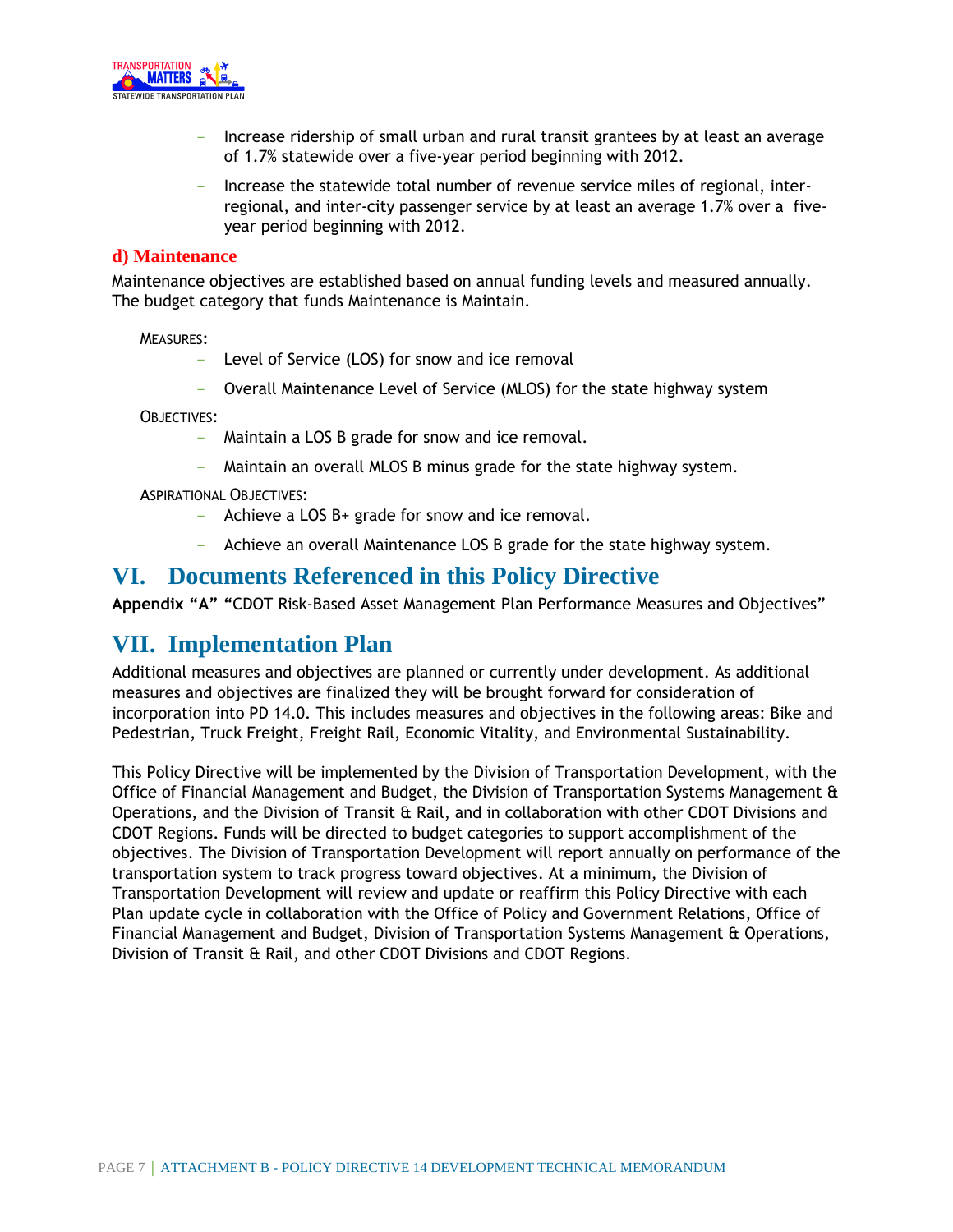

# **VIII. Review Date**

This directive shall be reviewed on or before February 2018.

Norman J. Stocking III

 $2 - 27 - 15$ <br>Date of Approval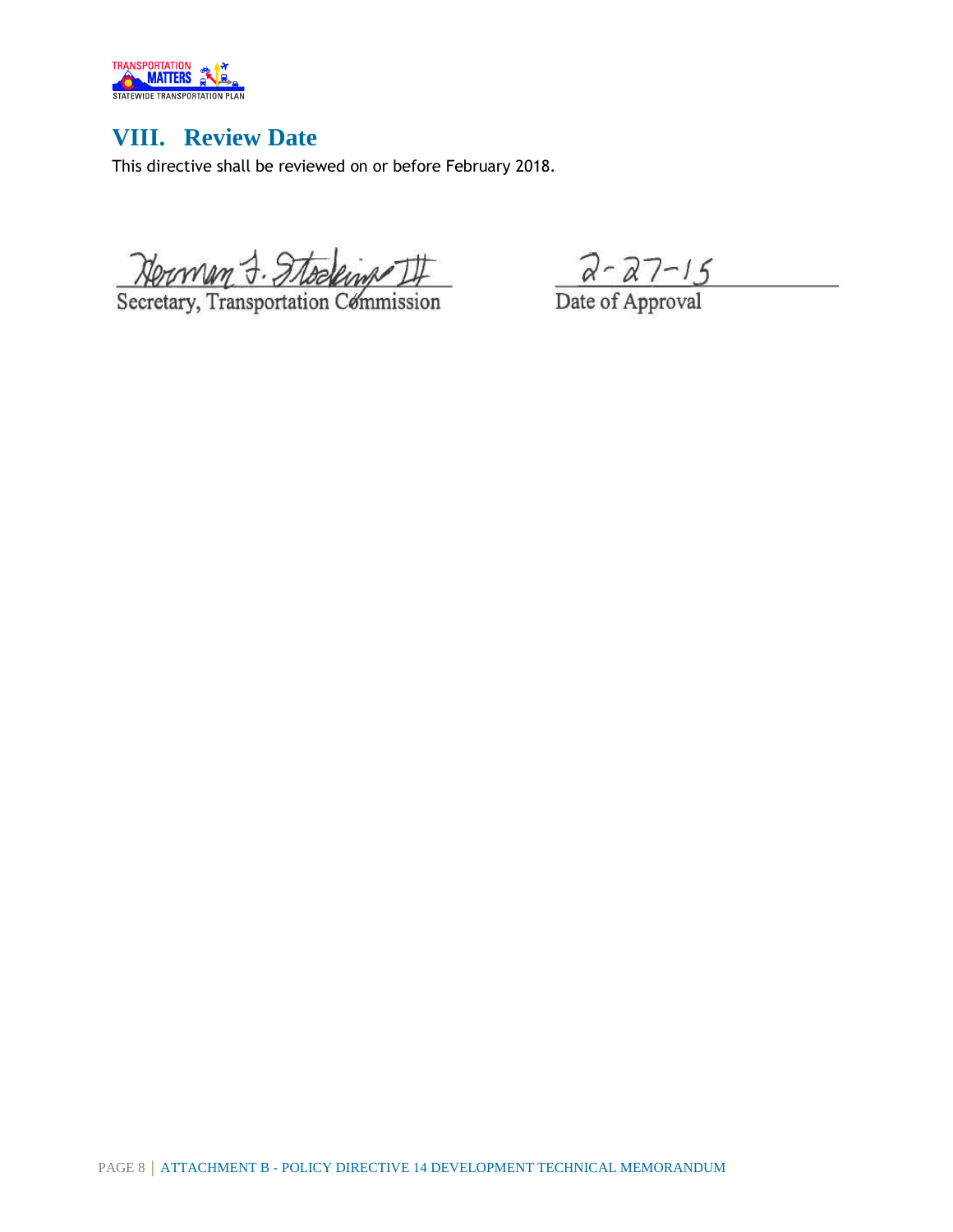

# Appendix A

# CDOT RB-AMP Assett Management Metrics and Performance Targets

| <b>Asset</b>     | <b>Measure</b>                                                                                                                                                                                 | <b>Current</b><br><b>Performance</b> | <b>Fiscally</b><br><b>Constrained</b><br><b>Target</b> | <b>Aspirational</b><br><b>Target</b> |
|------------------|------------------------------------------------------------------------------------------------------------------------------------------------------------------------------------------------|--------------------------------------|--------------------------------------------------------|--------------------------------------|
| <b>Bridges</b>   | Percentage of state highway total bridge deck<br>area that is not structurally deficient                                                                                                       | 94%                                  | <mark>90% a</mark>                                     | 95%                                  |
|                  | Percentage of NHS total bridge deck area that<br>is not structurally deficient                                                                                                                 | 95%                                  | <mark>90% a</mark>                                     | <b>95%</b>                           |
|                  | Percentage of CDOT-owned bridges over<br>waterways that are scour critical                                                                                                                     | 7.1%                                 | 5%                                                     | 1%                                   |
|                  | Percentage of bridge crossings over Interstates,<br>U.S. routes and Colorado state highways with a<br>vertical clearance less than the statutory<br>maximum vehicle height of 14 feet-6 inches | 0.4%                                 | 0.4%                                                   | 0%                                   |
|                  | Percentage of bridge crossings over Interstates,<br>U.S. Routes and Colorado state highways with a<br>vertical clearance less than the minimum<br>design requirement of 16 feet-6 inches       | 4.8%                                 | 4.8%                                                   | 2%                                   |
|                  | Percentage of CDOT-owned bridges posted for<br>load                                                                                                                                            | 0.1%                                 | 0%                                                     | 0%                                   |
|                  | Percentage of CDOT-owned bridges with a load<br>restriction                                                                                                                                    | 2.6%                                 | 3%                                                     | 1%                                   |
|                  | Percentage of leaking expansion joint by length<br>on CDOT-owned bridges                                                                                                                       | 18.8%                                | 15%                                                    | 5%                                   |
|                  | Percentage of CDOT-owned bridge deck area<br>that is unsealed or otherwise unprotected                                                                                                         | 31%                                  | 30%                                                    | 5%                                   |
| Pavement         | Percentage high-moderate drivability life for<br>Interstates based on condition standards and<br>treatments set for traffic volume categories                                                  | 89%                                  | $80\%$ a                                               | 90%                                  |
|                  | Percentage high-moderate drivability life for<br><b>CDOT-owned NHS, excluding Interstates based</b><br>on condition standards and treatments set for<br>traffic volume categories              | 78%                                  | $80\%$ a                                               | 90%                                  |
|                  | Percentage high-moderate drivability life for<br>the State highway system based on condition<br>standards and treatments set for traffic volume<br>categories                                  | 73%                                  | $80%$ a                                                | <b>90%</b>                           |
| Maintenance      | <b>Statewide Letter Grade</b>                                                                                                                                                                  | $B -$                                | $B - a$                                                | $B-$                                 |
| <b>Buildings</b> | <b>Statewide Letter Grade</b>                                                                                                                                                                  | 86% C or<br>Better                   | 90% C or Better                                        | 100% C or<br>Better                  |
| <b>ITS</b>       | Average Percent Useful Life                                                                                                                                                                    | 126%                                 | 90%                                                    | 85%                                  |
| Fleet            | Average Percent Useful Life                                                                                                                                                                    | 103%                                 | 70%                                                    | 50%                                  |